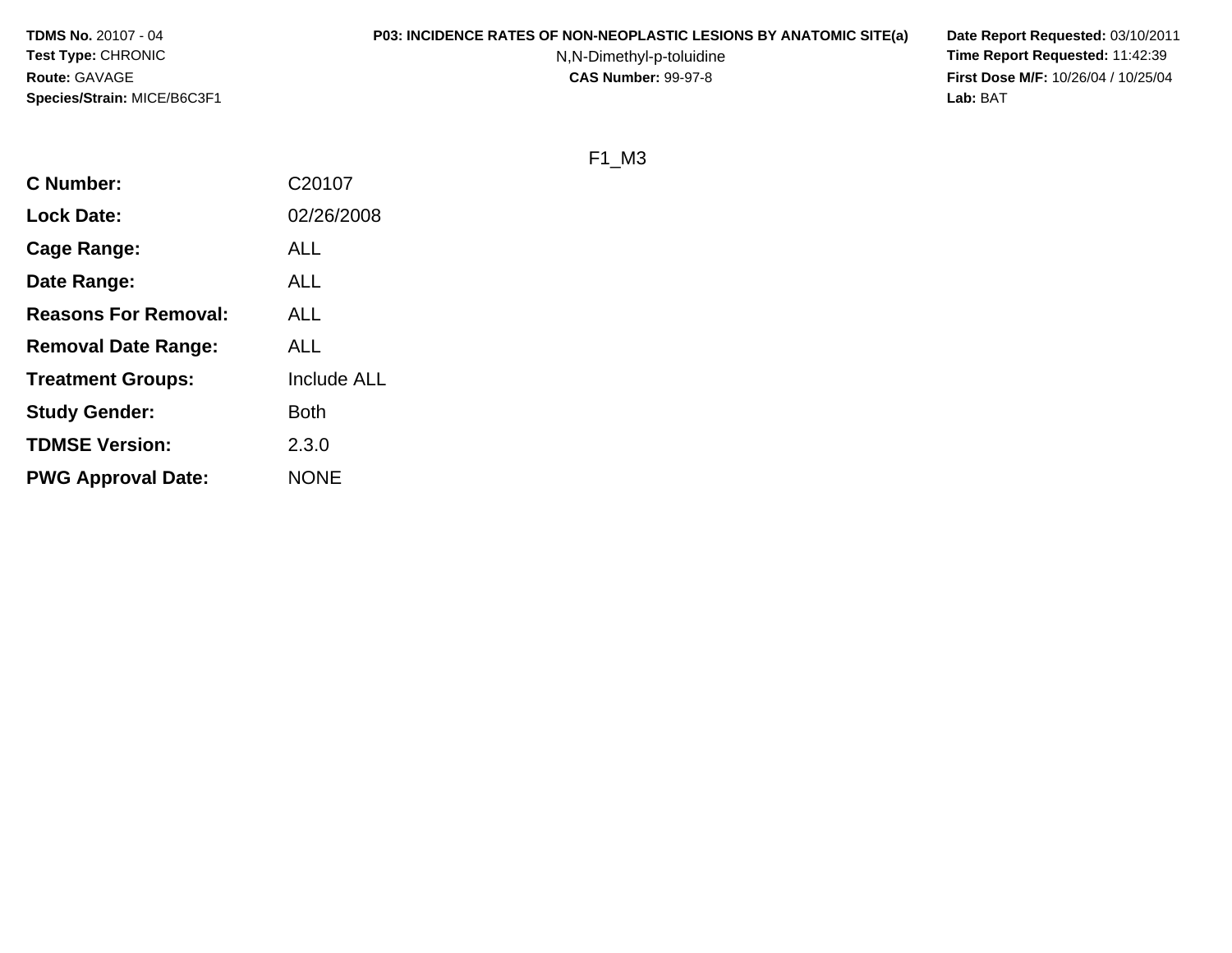**Route:** GAVAGE

## **Test Type:** CHRONIC

**Species/Strain:** MICE/B6C3F1

# **P03: INCIDENCE RATES OF NON-NEOPLASTIC LESIONS BY ANATOMIC SITE(a) Date Report Requested:** 03/10/2011

N,N-Dimethyl-p-toluidine

 **Time Report Requested:** 11:42:39 **First Dose M/F:** 10/26/04 / 10/25/04 Lab: BAT **Lab:** BAT

| <b>B6C3F1 MICE MALE</b>                 | 0 MG/KG         | 6 MG/KG  | 20 MG/KG  | <b>60 MG/KG</b> |  |
|-----------------------------------------|-----------------|----------|-----------|-----------------|--|
|                                         |                 |          |           |                 |  |
| <b>Disposition Summary</b>              |                 |          |           |                 |  |
| <b>Animals Initially In Study</b>       | 50              | 50       | 50        | 50              |  |
| <b>Early Deaths</b>                     |                 |          |           |                 |  |
| <b>Dosing Accident</b>                  | $\mathbf 2$     |          |           |                 |  |
| <b>Moribund Sacrifice</b>               | $5\phantom{.0}$ | 4        | 11        | 14              |  |
| <b>Natural Death</b>                    | 9               | $10$     | $\pmb{8}$ |                 |  |
| <b>Survivors</b>                        |                 |          |           |                 |  |
| <b>Natural Death</b>                    | $\mathbf 1$     |          |           |                 |  |
| <b>Terminal Sacrifice</b>               | 33              | 36       | 31        | 36              |  |
| <b>Animals Examined Microscopically</b> | 50              | 50       | 50        | 50              |  |
| <b>ALIMENTARY SYSTEM</b>                |                 |          |           |                 |  |
| Esophagus                               | (50)            | (50)     | (50)      | (50)            |  |
| Necrosis                                | 1(2%)           |          |           |                 |  |
| Perforation                             | 1(2%)           |          |           |                 |  |
| Periesophageal Tissue, Inflammation     | 2(4%)           |          |           |                 |  |
| Gallbladder                             | (49)            | (50)     | (47)      | (49)            |  |
| Intestine Large, Cecum                  | (50)            | (50)     | (50)      | (50)            |  |
| Intestine Large, Colon                  | (50)            | (50)     | (50)      | (50)            |  |
| Intestine Large, Rectum                 | (50)            | (50)     | (50)      | (50)            |  |
| Intestine Small, Duodenum               | (50)            | (50)     | (50)      | (50)            |  |
| Intestine Small, Ileum                  | (50)            | (50)     | (50)      | (50)            |  |
| Intestine Small, Jejunum                | (50)            | (50)     | (50)      | (50)            |  |
| Peyer's Patch, Hyperplasia              |                 | 1(2%)    |           |                 |  |
| Liver                                   | (50)            | (50)     | (50)      | (50)            |  |
| Angiectasis                             | 3(6%)           | $1(2\%)$ |           |                 |  |
| <b>Basophilic Focus</b>                 | 5 (10%)         | 11 (22%) | 8 (16%)   | 2(4%)           |  |
| Clear Cell Focus                        | 15 (30%)        | 22 (44%) | 15 (30%)  | 7 (14%)         |  |
| <b>Eosinophilic Focus</b>               | 25 (50%)        | 30 (60%) | 39 (78%)  | 43 (86%)        |  |
| Fatty Change                            |                 | 3(6%)    | 1(2%)     | 2(4%)           |  |
| Hematopoietic Cell Proliferation        | 4(8%)           | 1(2%)    | 4(8%)     | 1(2%)           |  |
| Inflammation, Chronic Active            | 23 (46%)        | 22 (44%) | 18 (36%)  | 19 (38%)        |  |
| Mineralization                          |                 | 1(2%)    | 1(2%)     | 1(2%)           |  |
| <b>Mitotic Alteration</b>               | 1(2%)           | 1(2%)    | 2(4%)     | 1(2%)           |  |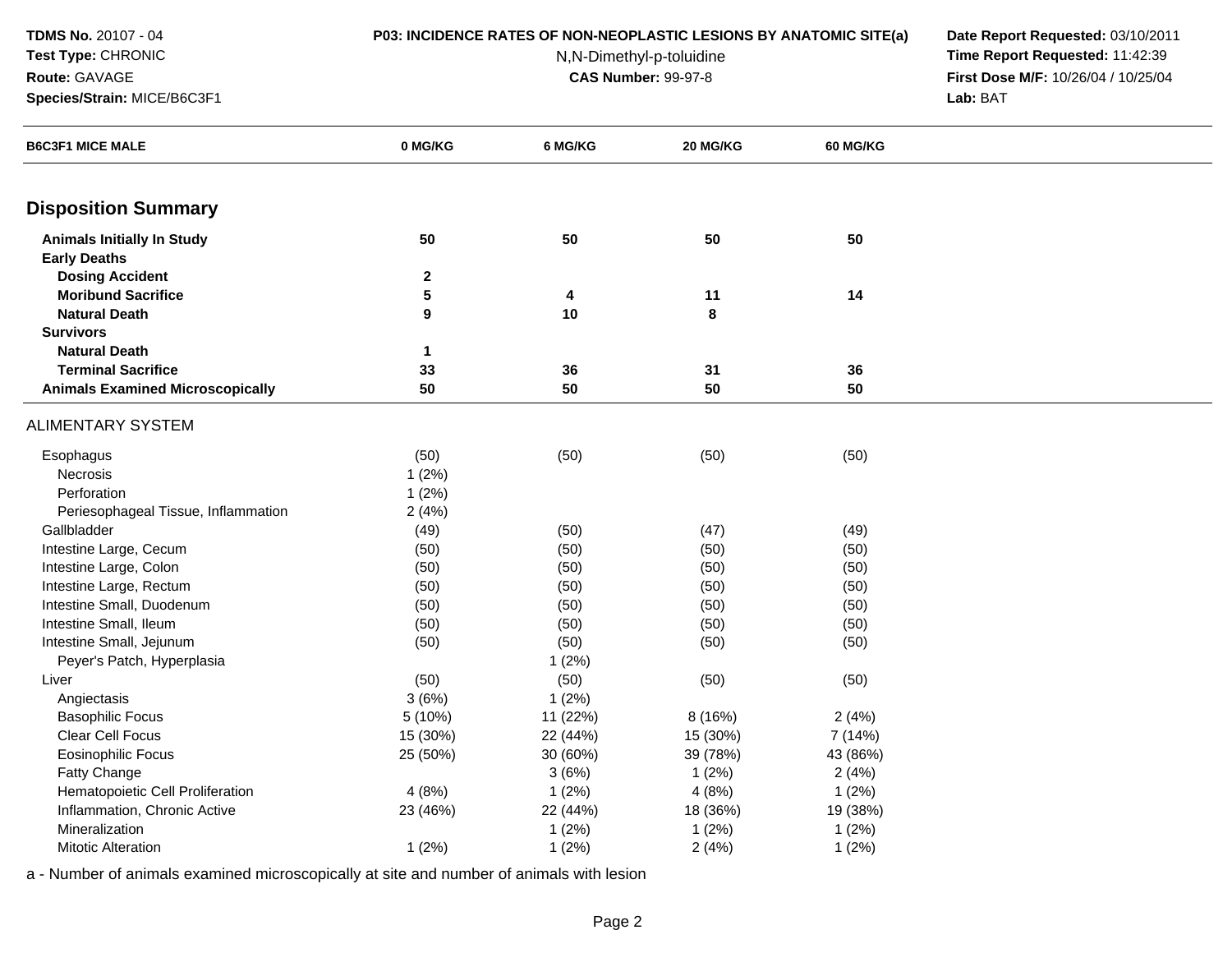## **Test Type:** CHRONIC

**Route:** GAVAGE

**Species/Strain:** MICE/B6C3F1

## **P03: INCIDENCE RATES OF NON-NEOPLASTIC LESIONS BY ANATOMIC SITE(a) Date Report Requested:** 03/10/2011

N,N-Dimethyl-p-toluidine

 **Time Report Requested:** 11:42:39 **First Dose M/F:** 10/26/04 / 10/25/04<br>Lab: BAT **Lab:** BAT

| <b>B6C3F1 MICE MALE</b>     | 0 MG/KG  | 6 MG/KG  | 20 MG/KG | 60 MG/KG |  |
|-----------------------------|----------|----------|----------|----------|--|
|                             |          |          |          |          |  |
| Mixed Cell Focus            | 21 (42%) | 25 (50%) | 17 (34%) | 12 (24%) |  |
| Necrosis                    | 9(18%)   | 8 (16%)  | 7(14%)   | 10 (20%) |  |
| Pigmentation                |          | 3(6%)    | 2(4%)    | 2(4%)    |  |
| Bile Duct, Cyst             |          | 1(2%)    | 1(2%)    |          |  |
| Bile Duct, Hyperplasia      | 1(2%)    | 1(2%)    | 2(4%)    |          |  |
| Centrilobular, Degeneration | 1(2%)    |          | 1(2%)    |          |  |
| Hepatocyte, Hypertrophy     | 1(2%)    | 9(18%)   | 11 (22%) | 16 (32%) |  |
| Hepatocyte, Karyomegaly     | 1(2%)    |          |          |          |  |
| Kupffer Cell, Hyperplasia   |          |          |          | 1(2%)    |  |
| Oval Cell, Hyperplasia      | 1(2%)    |          | 1(2%)    | 2(4%)    |  |
| Mesentery                   | (4)      | (3)      | (5)      | (2)      |  |
| Inflammation, Suppurative   | 1 (25%)  |          |          |          |  |
| Fat, Necrosis               | 2(50%)   | 3 (100%) | 5 (100%) | 2 (100%) |  |
| Vein, Thrombosis            | 1 (25%)  |          |          |          |  |
| Pancreas                    | (50)     | (50)     | (50)     | (50)     |  |
| Atrophy                     |          | 1(2%)    | 1(2%)    | 1(2%)    |  |
| <b>Basophilic Focus</b>     |          |          | 1(2%)    |          |  |
| Inflammation                |          |          | 1(2%)    |          |  |
| Acinus, Hyperplasia         |          |          |          | 1(2%)    |  |
| Duct, Cyst                  |          |          | 1(2%)    | 2(4%)    |  |
| Salivary Glands             | (50)     | (50)     | (50)     | (50)     |  |
| Fibrosis                    | 1(2%)    |          |          |          |  |
| Stomach, Forestomach        | (50)     | (50)     | (50)     | (50)     |  |
| Erosion                     | 2(4%)    | 1(2%)    |          |          |  |
| Hemorrhage                  |          |          |          | 1(2%)    |  |
| Inflammation                | 13 (26%) | 12 (24%) | 13 (26%) | 8 (16%)  |  |
| Necrosis                    |          |          |          | 1(2%)    |  |
| Ulcer                       | 5 (10%)  | 4(8%)    | 5(10%)   | 5(10%)   |  |
| Epithelium, Hyperplasia     | 14 (28%) | 14 (28%) | 17 (34%) | 11 (22%) |  |
| Stomach, Glandular          | (50)     | (50)     | (50)     | (50)     |  |
| Inflammation                |          | 1(2%)    | 1(2%)    |          |  |
| Mineralization              |          |          | 1(2%)    |          |  |
| Epithelium, Necrosis        | 1(2%)    | 1(2%)    | 1(2%)    |          |  |
| Tongue                      | (2)      | (0)      | (0)      | (0)      |  |
| Angiectasis                 | 1(50%)   |          |          |          |  |
| Cyst                        | 1(50%)   |          |          |          |  |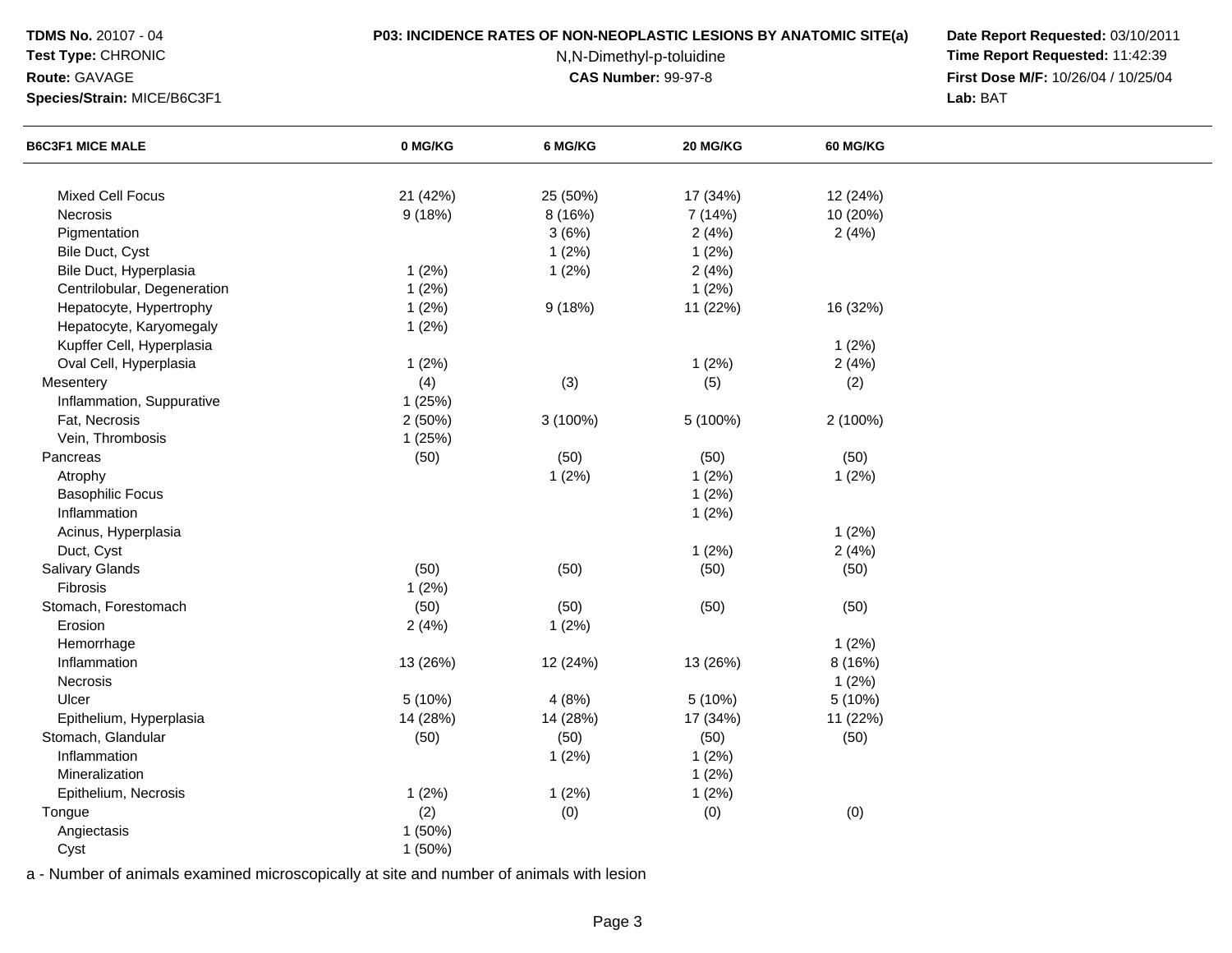| TDMS No. 20107 - 04<br>Test Type: CHRONIC<br>Route: GAVAGE<br>Species/Strain: MICE/B6C3F1 | P03: INCIDENCE RATES OF NON-NEOPLASTIC LESIONS BY ANATOMIC SITE(a) | Date Report Requested: 03/10/2011<br>Time Report Requested: 11:42:39<br>First Dose M/F: 10/26/04 / 10/25/04<br>Lab: BAT |                   |                  |  |
|-------------------------------------------------------------------------------------------|--------------------------------------------------------------------|-------------------------------------------------------------------------------------------------------------------------|-------------------|------------------|--|
| <b>B6C3F1 MICE MALE</b>                                                                   | 0 MG/KG                                                            | 6 MG/KG                                                                                                                 | 20 MG/KG          | <b>60 MG/KG</b>  |  |
| Tooth<br>Dysplasia                                                                        | (37)<br>34 (92%)                                                   | (38)<br>36 (95%)                                                                                                        | (34)<br>34 (100%) | (30)<br>26 (87%) |  |
| <b>CARDIOVASCULAR SYSTEM</b>                                                              |                                                                    |                                                                                                                         |                   |                  |  |
| <b>Blood Vessel</b><br>Inflammation                                                       | (50)                                                               | (50)                                                                                                                    | (50)<br>1(2%)     | (50)             |  |
| Mineralization                                                                            |                                                                    |                                                                                                                         |                   | 1(2%)            |  |
| Heart                                                                                     | (50)                                                               | (50)                                                                                                                    | (50)              | (50)             |  |
| Cardiomyopathy                                                                            | 8 (16%)                                                            | 7(14%)                                                                                                                  | 10 (20%)          | 13 (26%)         |  |
| Inflammation                                                                              | 2(4%)                                                              |                                                                                                                         |                   | 1(2%)            |  |
| Mineralization                                                                            |                                                                    | 1(2%)                                                                                                                   | 2(4%)             | 5 (10%)          |  |
| Atrium, Thrombosis<br>Valve, Thrombosis                                                   | 1(2%)                                                              | 1(2%)                                                                                                                   |                   |                  |  |
| <b>ENDOCRINE SYSTEM</b>                                                                   |                                                                    |                                                                                                                         |                   |                  |  |
| <b>Adrenal Cortex</b>                                                                     | (50)                                                               | (50)                                                                                                                    | (50)              | (50)             |  |
| Hypertrophy                                                                               | 3(6%)                                                              | 3(6%)                                                                                                                   | 1(2%)             | 1(2%)            |  |
| <b>Adrenal Medulla</b>                                                                    | (50)                                                               | (50)                                                                                                                    | (50)              | (50)             |  |
| Hyperplasia                                                                               | 1(2%)                                                              |                                                                                                                         |                   | 1(2%)            |  |
| Islets, Pancreatic                                                                        | (50)                                                               | (50)                                                                                                                    | (50)              | (50)             |  |
| Hyperplasia                                                                               | 12 (24%)                                                           | 5 (10%)                                                                                                                 | 2(4%)             | 1(2%)            |  |
| Parathyroid Gland                                                                         | (40)                                                               | (43)                                                                                                                    | (45)              | (42)             |  |
| Amyloid Deposition                                                                        |                                                                    |                                                                                                                         | 1(2%)             |                  |  |
| <b>Pituitary Gland</b>                                                                    | (50)                                                               | (50)                                                                                                                    | (49)              | (50)             |  |
| Pars Distalis, Hyperplasia                                                                | 1(2%)                                                              | 1(2%)                                                                                                                   |                   |                  |  |
| <b>Thyroid Gland</b>                                                                      | (50)                                                               | (50)                                                                                                                    | (50)              | (50)             |  |

# GENERAL BODY SYSTEM

None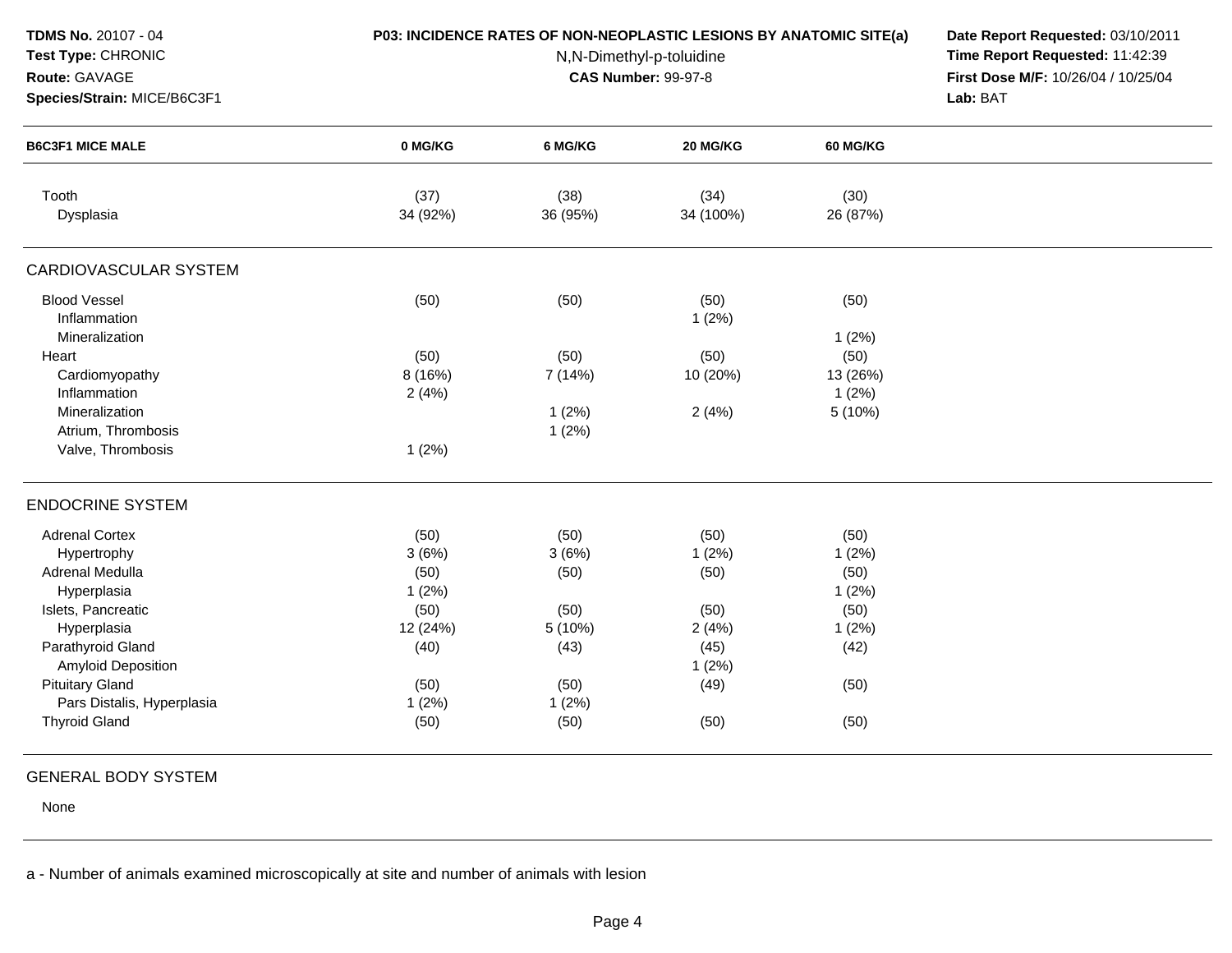## **Test Type:** CHRONIC

### **Route:** GAVAGE

**Species/Strain:** MICE/B6C3F1

## **P03: INCIDENCE RATES OF NON-NEOPLASTIC LESIONS BY ANATOMIC SITE(a) Date Report Requested:** 03/10/2011

N,N-Dimethyl-p-toluidine

 **Time Report Requested:** 11:42:39 **First Dose M/F:** 10/26/04 / 10/25/04<br>Lab: BAT **Lab:** BAT

| <b>B6C3F1 MICE MALE</b>             | 0 MG/KG | 6 MG/KG  | 20 MG/KG | <b>60 MG/KG</b> |  |
|-------------------------------------|---------|----------|----------|-----------------|--|
|                                     |         |          |          |                 |  |
| <b>GENITAL SYSTEM</b>               |         |          |          |                 |  |
| <b>Coagulating Gland</b>            | (0)     | (1)      | (0)      | (0)             |  |
| Inflammation                        |         | 1 (100%) |          |                 |  |
| Epididymis                          | (50)    | (50)     | (50)     | (50)            |  |
| Angiectasis                         |         |          |          | 1(2%)           |  |
| Granuloma Sperm                     |         | 2(4%)    |          |                 |  |
| Inflammation                        |         |          |          | 1(2%)           |  |
| <b>Preputial Gland</b>              | (50)    | (50)     | (50)     | (50)            |  |
| Atrophy                             | 1(2%)   |          |          |                 |  |
| Ectasia                             | 7 (14%) | 6 (12%)  | 7 (14%)  | 8 (16%)         |  |
| Inflammation                        |         | 1(2%)    | 1(2%)    | 1(2%)           |  |
| Prostate                            | (50)    | (50)     | (50)     | (50)            |  |
| Inflammation                        | 1(2%)   | 1(2%)    | 1(2%)    | 1(2%)           |  |
| Epithelium, Hyperplasia             | 1(2%)   |          |          |                 |  |
| <b>Seminal Vesicle</b>              | (50)    | (50)     | (50)     | (50)            |  |
| Inflammation                        | 1(2%)   | 1(2%)    |          |                 |  |
| Mineralization                      | 1(2%)   |          |          |                 |  |
| <b>Testes</b>                       | (50)    | (50)     | (50)     | (50)            |  |
| Hyperplasia, Oncocytic              |         | 1(2%)    |          |                 |  |
| Germinal Epithelium, Degeneration   |         | 2(4%)    | 3(6%)    |                 |  |
| Germinal Epithelium, Mineralization |         |          | 1(2%)    |                 |  |
| Interstitial Cell, Hyperplasia      | 1(2%)   |          |          | 1(2%)           |  |
| <b>HEMATOPOIETIC SYSTEM</b>         |         |          |          |                 |  |
| <b>Bone Marrow</b>                  | (50)    | (50)     | (50)     | (50)            |  |
| Atrophy                             | 3(6%)   |          | $1(2\%)$ |                 |  |
|                                     | 8 (16%) | 6 (12%)  | 9(18%)   | 9(18%)          |  |
| Hyperplasia<br>Necrosis             |         |          | 1(2%)    |                 |  |
| Thrombosis                          |         |          |          |                 |  |
|                                     |         | 1(2%)    |          |                 |  |
| Lymph Node                          | (2)     | (3)      | (4)      | (0)             |  |
| Lymph Node, Mandibular              | (50)    | (50)     | (49)     | (50)            |  |
| Atrophy                             | 5 (10%) | 4(8%)    | 6 (12%)  | 3(6%)           |  |
| Hyperplasia, Lymphoid               | 2(4%)   | 1(2%)    | 1(2%)    |                 |  |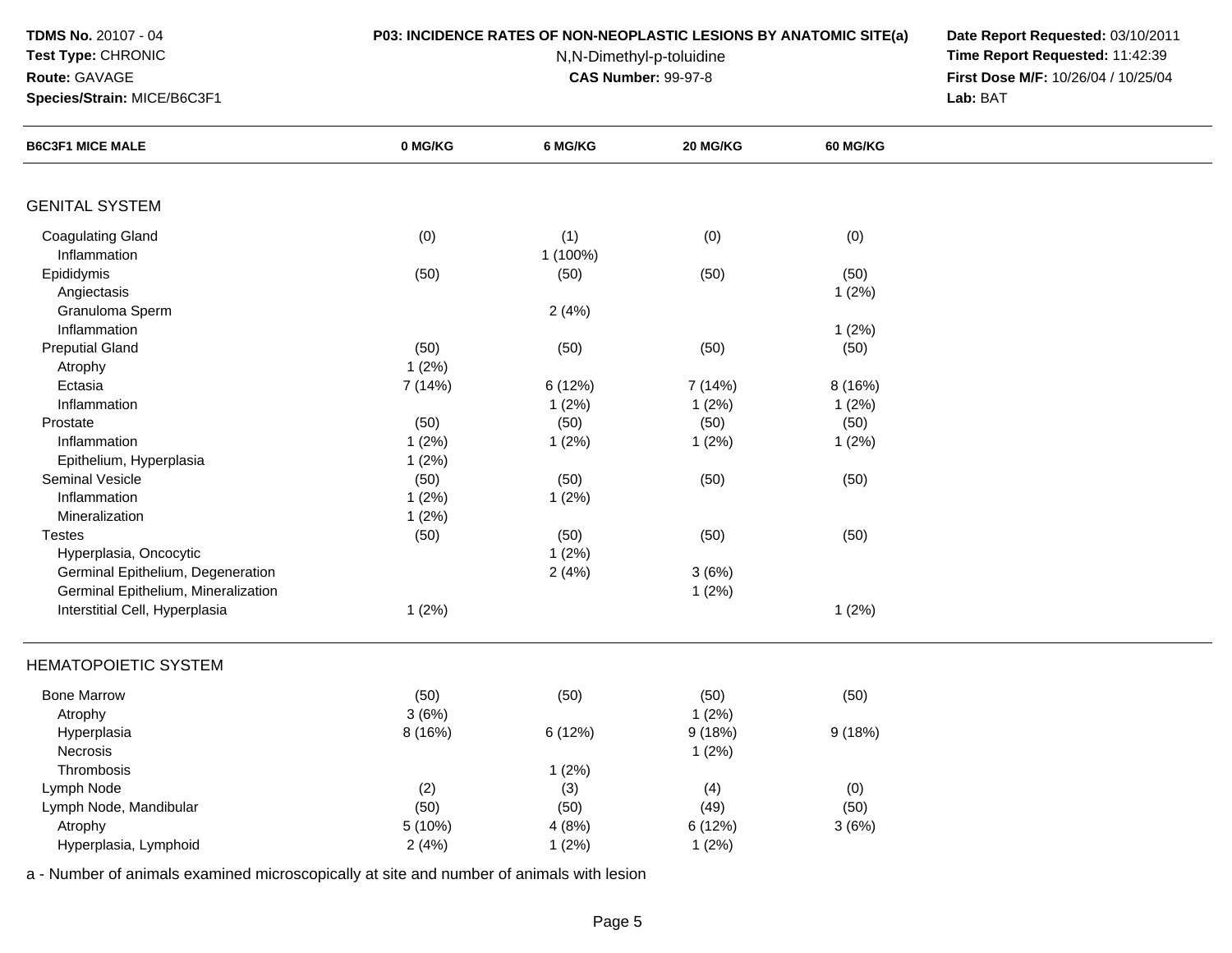# **Test Type:** CHRONIC

### **Route:** GAVAGE

**Species/Strain:** MICE/B6C3F1

## **P03: INCIDENCE RATES OF NON-NEOPLASTIC LESIONS BY ANATOMIC SITE(a) Date Report Requested:** 03/10/2011

N,N-Dimethyl-p-toluidine

 **Time Report Requested:** 11:42:39 **First Dose M/F:** 10/26/04 / 10/25/04<br>Lab: BAT **Lab:** BAT

| <b>B6C3F1 MICE MALE</b>          | 0 MG/KG  | 6 MG/KG  | 20 MG/KG | 60 MG/KG |  |
|----------------------------------|----------|----------|----------|----------|--|
|                                  |          |          |          |          |  |
| Necrosis                         | 1(2%)    |          |          |          |  |
| Lymph Node, Mesenteric           | (50)     | (50)     | (49)     | (50)     |  |
| Atrophy                          | 13 (26%) | 9(18%)   | 14 (29%) | 15 (30%) |  |
| Hyperplasia, Lymphoid            |          |          |          | 2(4%)    |  |
| Spleen                           | (48)     | (50)     | (49)     | (50)     |  |
| Atrophy                          | 4(8%)    | 11 (22%) | 11 (22%) | 6(12%)   |  |
| Hematopoietic Cell Proliferation | 15 (31%) | 18 (36%) | 23 (47%) | 22 (44%) |  |
| Hyperplasia, Lymphoid            | 5(10%)   | 9(18%)   | 6 (12%)  | 9(18%)   |  |
| Necrosis, Lymphoid               | 1(2%)    |          |          |          |  |
| Pigmentation                     | 38 (79%) | 34 (68%) | 25 (51%) | 44 (88%) |  |
| Red Pulp, Atrophy                | 4(8%)    | 1(2%)    | 2(4%)    | 2(4%)    |  |
| Thymus                           | (48)     | (48)     | (48)     | (49)     |  |
| Atrophy                          | 41 (85%) | 47 (98%) | 47 (98%) | 48 (98%) |  |
| Hyperplasia, Lymphoid            | 1(2%)    |          |          | 1(2%)    |  |
| Infiltration Cellular, Mast Cell |          |          |          | 1(2%)    |  |
| Necrosis                         | 2(4%)    |          |          |          |  |
| <b>INTEGUMENTARY SYSTEM</b>      |          |          |          |          |  |
| Skin                             | (50)     | (50)     | (50)     | (50)     |  |
| Inflammation                     | 3(6%)    | 1(2%)    | 1(2%)    | 1(2%)    |  |
| Ulcer                            | 4(8%)    | 1(2%)    | 1(2%)    | 2(4%)    |  |
| Dermis, Fibrosis                 | 2(4%)    |          |          | 1(2%)    |  |
| Epidermis, Hyperplasia           | 1(2%)    |          | 1(2%)    | 1(2%)    |  |
| Hair Follicle, Hyperkeratosis    |          |          |          | 1(2%)    |  |
|                                  |          |          |          |          |  |
| MUSCULOSKELETAL SYSTEM           |          |          |          |          |  |
| Bone                             | (50)     | (50)     | (50)     | (50)     |  |
| Fibrosis                         | 1(2%)    |          |          |          |  |
| Fracture                         |          | 1(2%)    |          |          |  |
| Osteopetrosis                    |          | 1(2%)    |          |          |  |
| <b>Skeletal Muscle</b>           | (0)      | (1)      | (2)      | (2)      |  |
| Inflammation                     |          |          |          | 1(50%)   |  |
|                                  |          |          |          |          |  |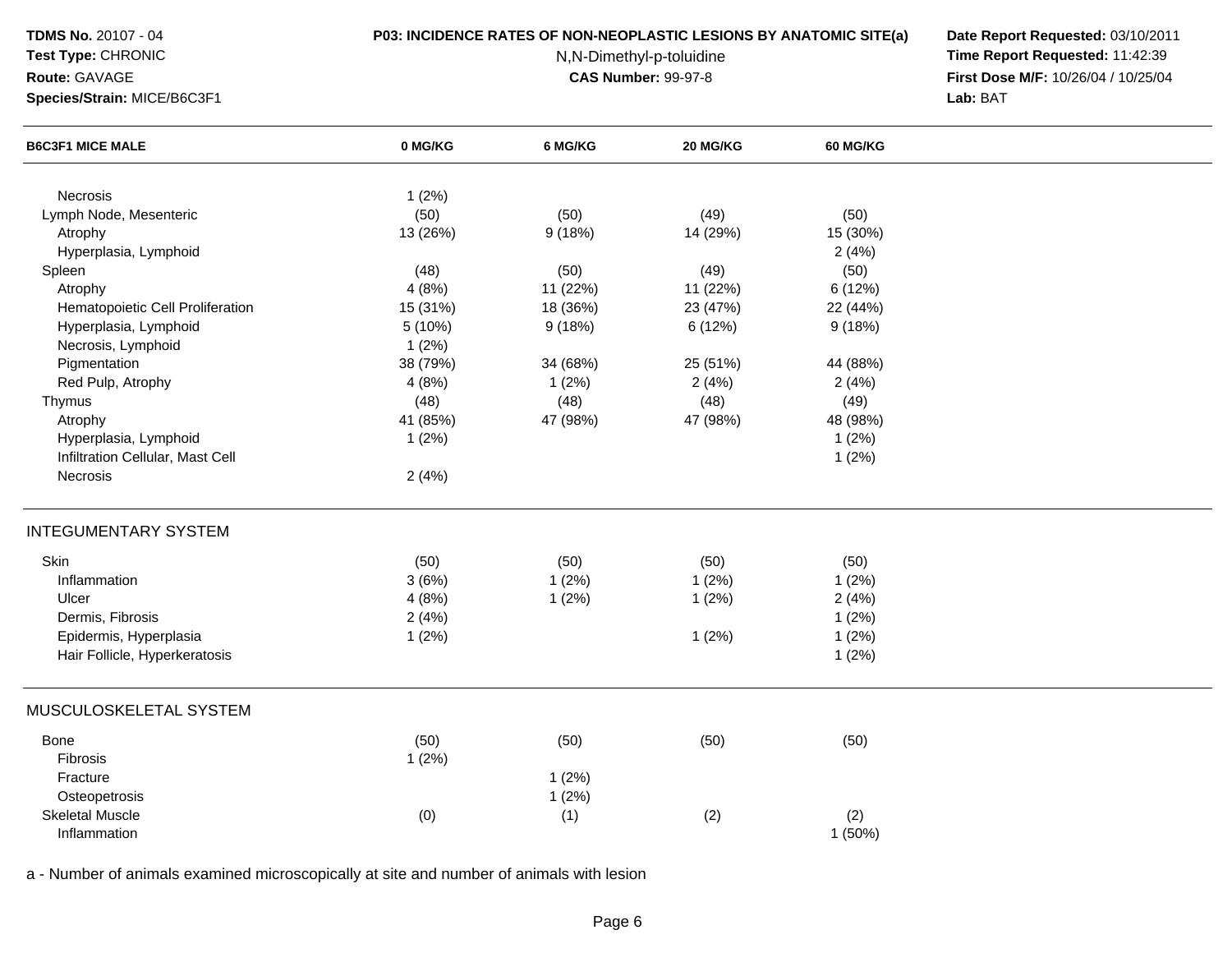| <b>TDMS No. 20107 - 04</b> |  |  |  |
|----------------------------|--|--|--|
|----------------------------|--|--|--|

**Route:** GAVAGE

# **Test Type:** CHRONIC

**Species/Strain:** MICE/B6C3F1

## **P03: INCIDENCE RATES OF NON-NEOPLASTIC LESIONS BY ANATOMIC SITE(a) Date Report Requested:** 03/10/2011

N,N-Dimethyl-p-toluidine

 **Time Report Requested:** 11:42:39 **First Dose M/F:** 10/26/04 / 10/25/04<br>Lab: BAT **Lab:** BAT

| <b>B6C3F1 MICE MALE</b>                                  | 0 MG/KG  | 6 MG/KG  | 20 MG/KG | <b>60 MG/KG</b> |  |
|----------------------------------------------------------|----------|----------|----------|-----------------|--|
|                                                          |          |          |          |                 |  |
| NERVOUS SYSTEM                                           |          |          |          |                 |  |
| <b>Brain</b>                                             | (50)     | (50)     | (50)     | (50)            |  |
| Hemorrhage                                               |          |          | 1(2%)    |                 |  |
| Hydrocephalus                                            |          |          | 1(2%)    | 1(2%)           |  |
| Necrosis                                                 |          |          | 1(2%)    |                 |  |
| Olfactory Lobe, Atrophy                                  |          | 1(2%)    |          | 5 (10%)         |  |
| <b>RESPIRATORY SYSTEM</b>                                |          |          |          |                 |  |
| Lung                                                     | (50)     | (50)     | (50)     | (50)            |  |
| Foreign Body                                             | 1(2%)    |          |          |                 |  |
| Hemorrhage                                               |          |          |          | 1(2%)           |  |
| Inflammation, Chronic Active                             |          |          |          | 1(2%)           |  |
| Alveolar Epithelium, Hyperplasia                         | 3(6%)    | 8 (16%)  | 3(6%)    |                 |  |
| Alveolar Epithelium, Metaplasia                          | 1(2%)    |          | 1(2%)    |                 |  |
| Alveolus, Infiltration Cellular, Histiocyte              | 1(2%)    | 2(4%)    | 2(4%)    | 10 (20%)        |  |
| Artery, Inflammation                                     |          | 1(2%)    |          |                 |  |
| Bronchiole, Epithelium, Hyperplasia                      |          | 1(2%)    |          |                 |  |
| Bronchiole, Epithelium, Regeneration                     |          |          | 1(2%)    | 1(2%)           |  |
| Bronchus, Necrosis                                       |          |          | 1(2%)    |                 |  |
| Bronchus, Epithelium, Regeneration                       |          |          |          | 1(2%)           |  |
| Mediastinum, Inflammation                                | 1(2%)    |          |          |                 |  |
| Perivascular, Infiltration Cellular, Lymphoid            |          |          | 1(2%)    |                 |  |
| Serosa, Inflammation                                     | 1(2%)    |          |          |                 |  |
| Nose                                                     | (49)     | (50)     | (50)     | (50)            |  |
| Foreign Body                                             |          | 1(2%)    |          |                 |  |
| Hyperplasia                                              |          | 1(2%)    |          |                 |  |
| Inflammation                                             | 13 (27%) | 12 (24%) | 10 (20%) | 20 (40%)        |  |
| Polyp, Inflammatory                                      | 3(6%)    | 2(4%)    |          |                 |  |
| Glands, Olfactory Epithelium, Dilatation                 | 4(8%)    | 11 (22%) | 7 (14%)  | 48 (96%)        |  |
| Glands, Olfactory Epithelium, Hyperplasia                | 4(8%)    | 9(18%)   | 7 (14%)  | 49 (98%)        |  |
| Glands, Olfactory Epithelium, Metaplasia,<br>Respiratory | 5 (10%)  | 5 (10%)  | 6 (12%)  | 48 (96%)        |  |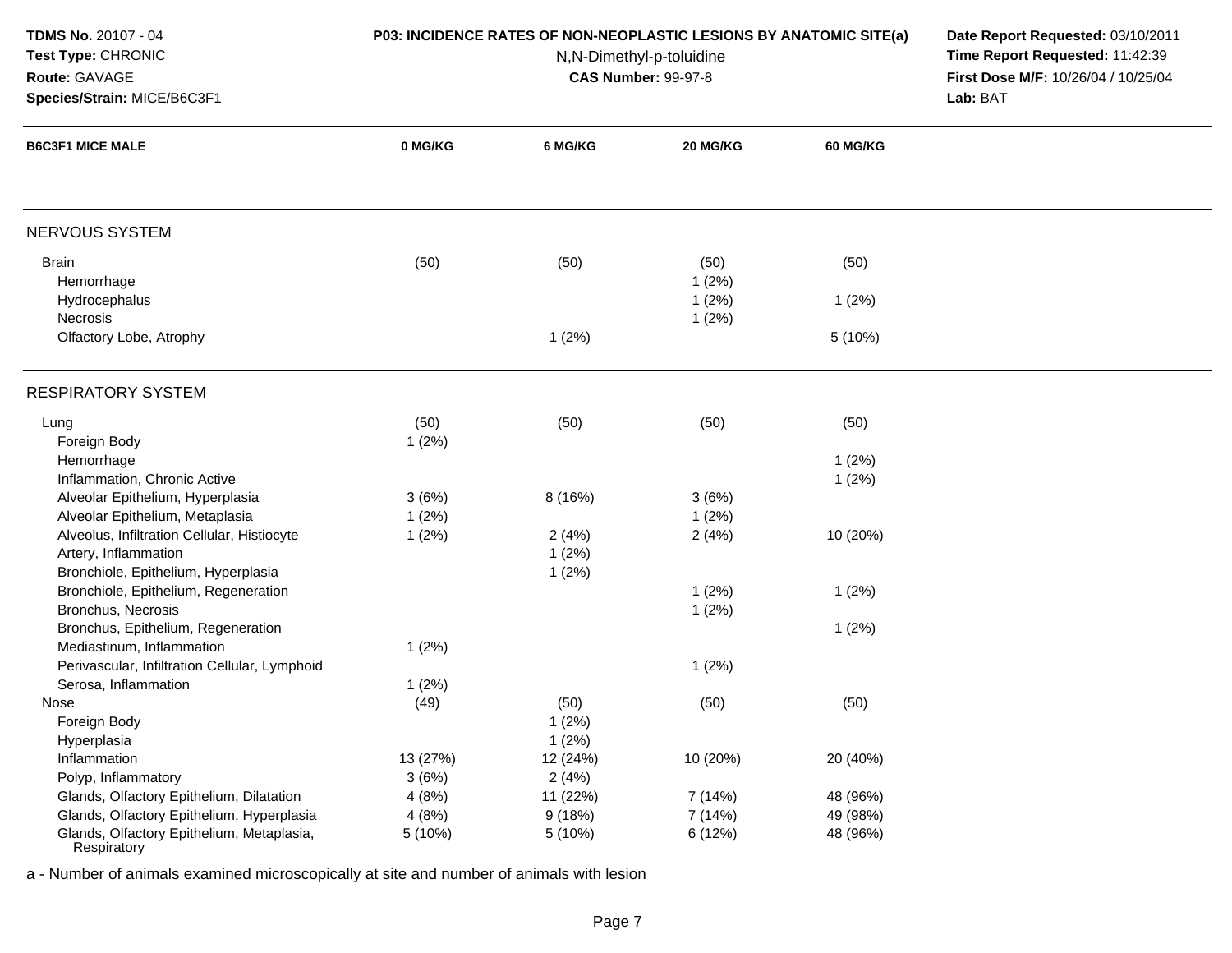| TDMS No. 20107 - 04                                           |          | P03: INCIDENCE RATES OF NON-NEOPLASTIC LESIONS BY ANATOMIC SITE(a) | Date Report Requested: 03/10/2011 |                                     |  |
|---------------------------------------------------------------|----------|--------------------------------------------------------------------|-----------------------------------|-------------------------------------|--|
| Test Type: CHRONIC                                            |          | N,N-Dimethyl-p-toluidine                                           |                                   | Time Report Requested: 11:42:39     |  |
| Route: GAVAGE                                                 |          | <b>CAS Number: 99-97-8</b>                                         |                                   | First Dose M/F: 10/26/04 / 10/25/04 |  |
| Species/Strain: MICE/B6C3F1                                   |          |                                                                    |                                   | Lab: BAT                            |  |
| <b>B6C3F1 MICE MALE</b>                                       | 0 MG/KG  | 6 MG/KG                                                            | 20 MG/KG                          | <b>60 MG/KG</b>                     |  |
| Glands, Respiratory Epithelium, Dilatation                    | 17 (35%) | 19 (38%)                                                           | 13 (26%)                          | 41 (82%)                            |  |
| Glands, Respiratory Epithelium, Hyperplasia                   | 4(8%)    | 2(4%)                                                              | 2(4%)                             | 11 (22%)                            |  |
| Glands, Respiratory Epithelium, Metaplasia,<br>Respiratory    | 2(4%)    | 2(4%)                                                              | 2(4%)                             | 10 (20%)                            |  |
| Nasolacrimal Duct, Hyperplasia, Regenerative                  |          |                                                                    |                                   | 4(8%)                               |  |
| Nerve, Atrophy                                                | 2(4%)    | 7 (14%)                                                            | 4(8%)                             | 42 (84%)                            |  |
| Olfactory Epithelium, Accumulation, Hyaline<br><b>Droplet</b> | 12 (24%) | 14 (28%)                                                           | 10 (20%)                          | 4(8%)                               |  |
| Olfactory Epithelium, Metaplasia, Respiratory                 | 10 (20%) | 10 (20%)                                                           | 5(10%)                            | 49 (98%)                            |  |
| <b>Olfactory Epithelium, Necrosis</b>                         | 1(2%)    | 3(6%)                                                              | 3(6%)                             | 8(16%)                              |  |
| Respiratory Epithelium, Accumulation, Hyaline<br>Droplet      | 24 (49%) | 25 (50%)                                                           | 24 (48%)                          | 25 (50%)                            |  |
| Respiratory Epithelium, Hyperplasia                           | 37 (76%) | 35 (70%)                                                           | 32 (64%)                          | 30 (60%)                            |  |
| Respiratory Epithelium, Necrosis                              |          | 1(2%)                                                              | 1(2%)                             | 1(2%)                               |  |
| Transitional Epithelium, Hyperplasia                          |          |                                                                    |                                   | 1(2%)                               |  |
| Transitional Epithelium, Necrosis                             |          |                                                                    |                                   | 1(2%)                               |  |
| Vomeronasal Organ, Necrosis                                   |          | 1(2%)                                                              | 2(4%)                             | 3(6%)                               |  |
| Trachea                                                       | (50)     | (50)                                                               | (50)                              | (50)                                |  |
| Necrosis                                                      |          |                                                                    |                                   | 1(2%)                               |  |
| SPECIAL SENSES SYSTEM                                         |          |                                                                    |                                   |                                     |  |
| Ear                                                           | (1)      | (0)                                                                | (0)                               | (0)                                 |  |
| External Ear, Inflammation                                    | 1 (100%) |                                                                    |                                   |                                     |  |
| <b>External Ear, Necrosis</b>                                 | 1 (100%) |                                                                    |                                   |                                     |  |
| Eye                                                           | (50)     | (50)                                                               | (50)                              | (50)                                |  |
| Cornea, Inflammation                                          | 3(6%)    | 1(2%)                                                              | 4(8%)                             |                                     |  |
| Lens, Cataract                                                |          |                                                                    | 1(2%)                             |                                     |  |
| Optic Nerve, Atrophy                                          |          | 1(2%)                                                              |                                   |                                     |  |
| Harderian Gland                                               | (50)     | (50)                                                               | (50)                              | (50)                                |  |
| Atrophy                                                       |          |                                                                    | 1(2%)                             |                                     |  |
| Hyperplasia                                                   | 1(2%)    | 4(8%)                                                              | 1(2%)                             | 1(2%)                               |  |
| Zymbal's Gland                                                | (1)      | (0)                                                                | (0)                               | (0)                                 |  |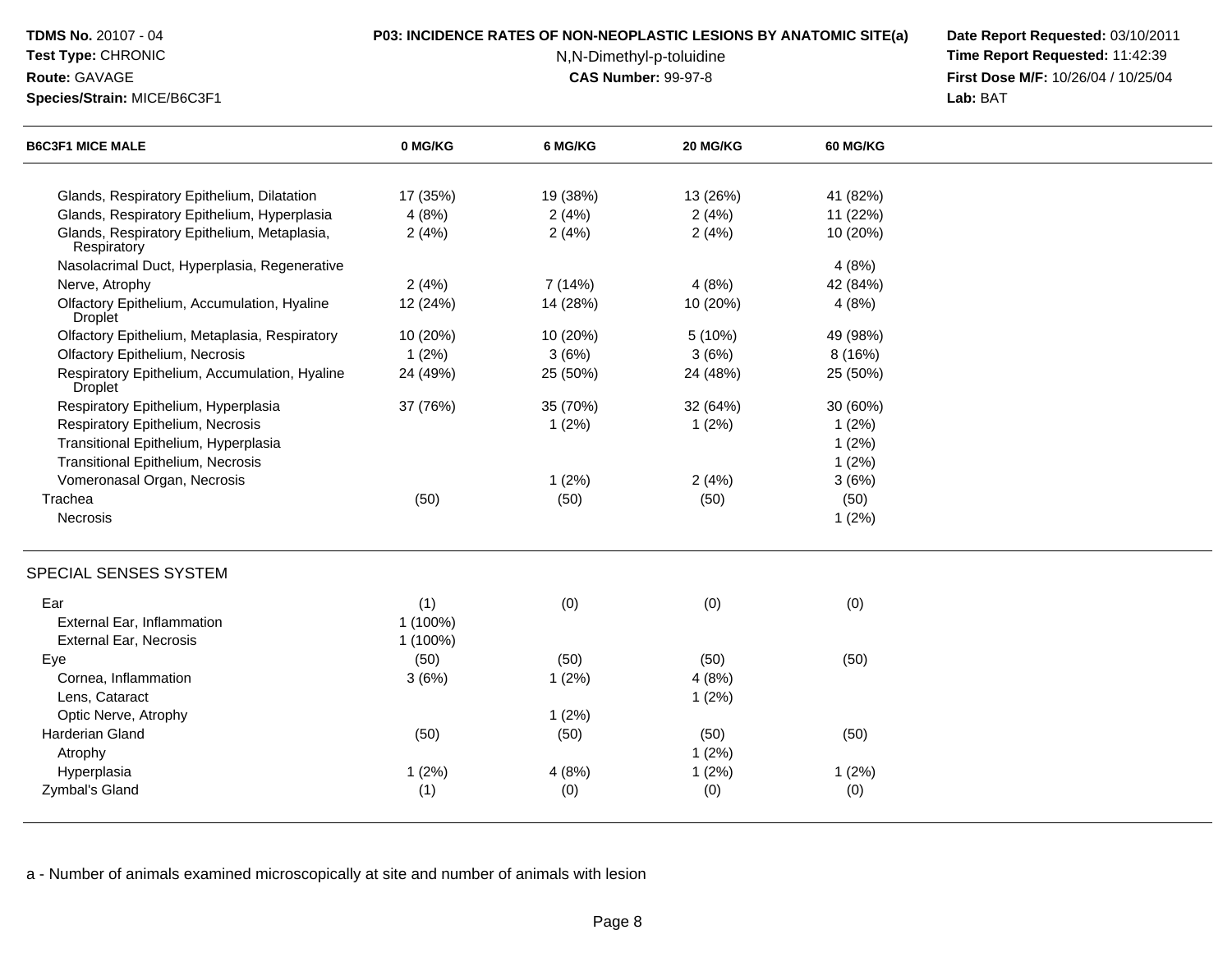| <b>TDMS No. 20107 - 04</b> |  |  |
|----------------------------|--|--|
|----------------------------|--|--|

**Route:** GAVAGE

# **Test Type:** CHRONIC

**Species/Strain:** MICE/B6C3F1

# **P03: INCIDENCE RATES OF NON-NEOPLASTIC LESIONS BY ANATOMIC SITE(a) Date Report Requested:** 03/10/2011

N,N-Dimethyl-p-toluidine

 **Time Report Requested:** 11:42:39 **First Dose M/F:** 10/26/04 / 10/25/04 Lab: BAT **Lab:** BAT

| <b>B6C3F1 MICE MALE</b>              | 0 MG/KG  | 6 MG/KG  | 20 MG/KG | <b>60 MG/KG</b> |  |
|--------------------------------------|----------|----------|----------|-----------------|--|
|                                      |          |          |          |                 |  |
| URINARY SYSTEM                       |          |          |          |                 |  |
| Kidney                               | (50)     | (50)     | (50)     | (50)            |  |
| Accumulation, Hyaline Droplet        | 1(2%)    |          |          |                 |  |
| Infarct                              | 3(6%)    | 2(4%)    |          | 2(4%)           |  |
| Inflammation                         | 2(4%)    | 1(2%)    |          |                 |  |
| Mineralization                       | 5 (10%)  | 7 (14%)  | 9(18%)   | 6 (12%)         |  |
| Nephropathy                          | 39 (78%) | 41 (82%) | 43 (86%) | 37 (74%)        |  |
| Pigmentation                         |          |          | 2(4%)    |                 |  |
| Cortex, Cyst                         | 3(6%)    | 2(4%)    | 1(2%)    | 2(4%)           |  |
| Papilla, Necrosis                    | 1(2%)    | 1(2%)    |          |                 |  |
| Pelvis, Dilatation                   | 2(4%)    |          | 1(2%)    | 1(2%)           |  |
| Renal Tubule, Dilatation             |          |          |          | 1(2%)           |  |
| Renal Tubule, Hyperplasia            |          |          |          | 1(2%)           |  |
| Renal Tubule, Necrosis               |          |          | 2(4%)    | 1(2%)           |  |
| Ureter                               | (1)      | (0)      | (0)      | (0)             |  |
| Inflammation                         | 1 (100%) |          |          |                 |  |
| Necrosis                             | 1 (100%) |          |          |                 |  |
| Urethra                              | (0)      | (1)      | (0)      | (0)             |  |
| Inflammation                         |          | 1 (100%) |          |                 |  |
| Necrosis                             |          | 1 (100%) |          |                 |  |
| <b>Urinary Bladder</b>               | (50)     | (50)     | (50)     | (50)            |  |
| <b>Calculus Gross Observation</b>    |          |          |          | 2(4%)           |  |
| Inflammation                         |          |          |          | 1(2%)           |  |
| Transitional Epithelium, Hyperplasia |          |          |          | 1(2%)           |  |
|                                      |          |          |          |                 |  |

\*\*\* END OF MALE \*\*\*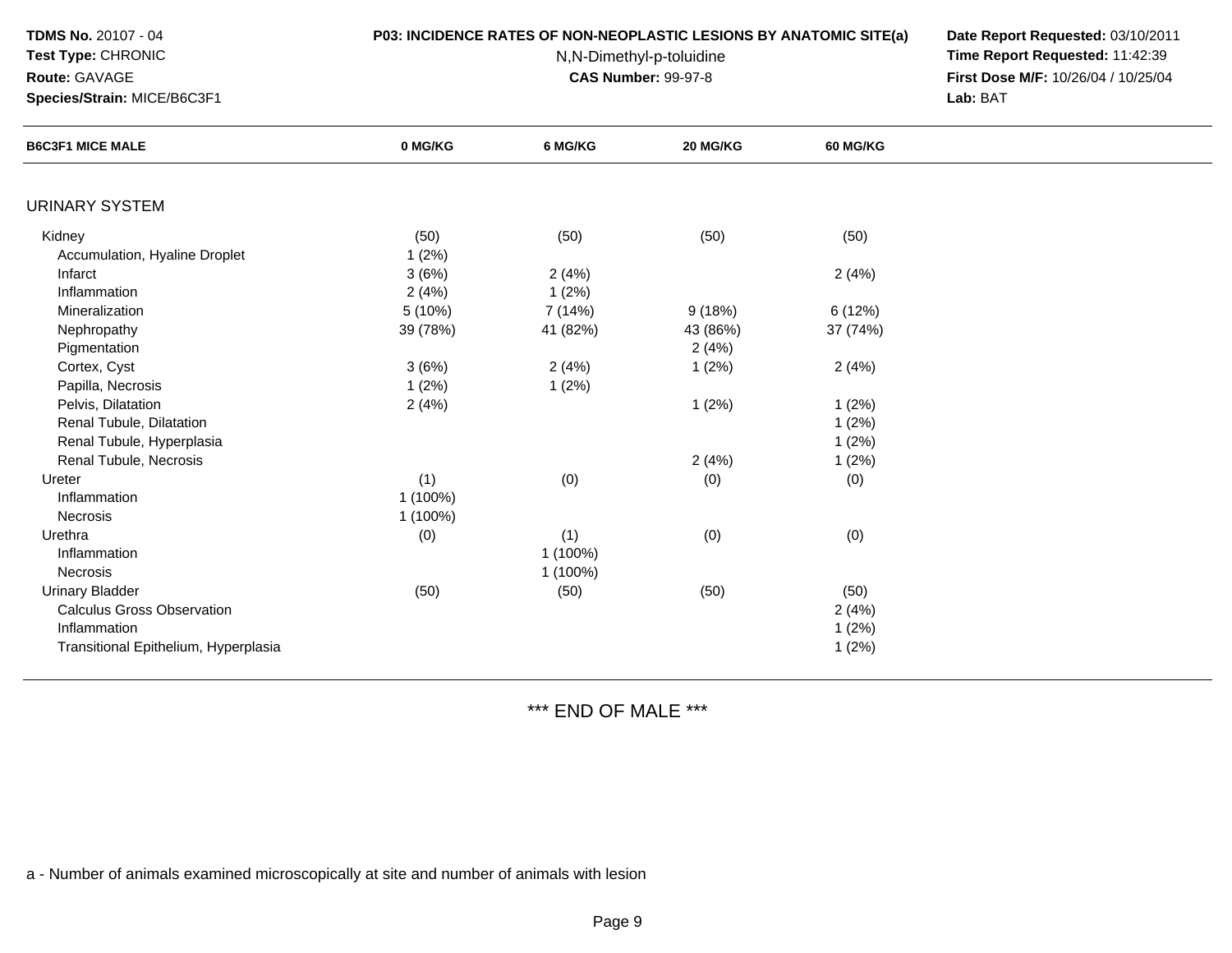**Route:** GAVAGE

## **Test Type:** CHRONIC

**Species/Strain:** MICE/B6C3F1

N,N-Dimethyl-p-toluidine

 **P03: INCIDENCE RATES OF NON-NEOPLASTIC LESIONS BY ANATOMIC SITE(a) Date Report Requested:** 03/10/2011 **Time Report Requested:** 11:42:39 **First Dose M/F:** 10/26/04 / 10/25/04 Lab: BAT **Lab:** BAT

| <b>B6C3F1 MICE FEMALE</b>               | 0 MG/KG      | 6 MG/KG | 20 MG/KG                | <b>60 MG/KG</b> |  |
|-----------------------------------------|--------------|---------|-------------------------|-----------------|--|
| <b>Disposition Summary</b>              |              |         |                         |                 |  |
| <b>Animals Initially In Study</b>       | 50           | 50      | 50                      | 50              |  |
| <b>Early Deaths</b>                     |              |         |                         |                 |  |
| <b>Dosing Accident</b>                  |              | 1       | $\mathbf 1$             | $\mathbf{2}$    |  |
| <b>Moribund Sacrifice</b>               | $\mathbf{3}$ | 1       | $\overline{\mathbf{r}}$ | 10              |  |
| <b>Natural Death</b>                    | 4            | 8       | 3                       | 6               |  |
| <b>Survivors</b>                        |              |         |                         |                 |  |
| <b>Terminal Sacrifice</b>               | 43           | 40      | 39                      | 32              |  |
| <b>Animals Examined Microscopically</b> | 50           | 50      | 50                      | 50              |  |
| <b>ALIMENTARY SYSTEM</b>                |              |         |                         |                 |  |
| Esophagus                               | (50)         | (50)    | (50)                    | (50)            |  |
| Foreign Body                            |              |         |                         | 1(2%)           |  |
| Perforation                             |              |         | 1(2%)                   | 1(2%)           |  |
| Epithelium, Inflammation                |              |         |                         | 1(2%)           |  |
| Muscularis, Degeneration                |              |         | 1(2%)                   | 1(2%)           |  |
| Muscularis, Inflammation                | 1(2%)        |         |                         |                 |  |
| Periesophageal Tissue, Hemorrhage       |              |         | 1(2%)                   |                 |  |
| Gallbladder                             | (50)         | (50)    | (49)                    | (49)            |  |
| Intestine Large, Cecum                  | (50)         | (50)    | (50)                    | (50)            |  |
| Fibrosis                                |              | 1(2%)   |                         |                 |  |
| Lymphoid Tissue, Hyperplasia, Lymphoid  | 1(2%)        |         |                         |                 |  |
| Intestine Large, Colon                  | (50)         | (50)    | (50)                    | (50)            |  |
| Fibrosis                                |              | 1(2%)   |                         |                 |  |
| Intestine Large, Rectum                 | (50)         | (50)    | (50)                    | (50)            |  |
| Intestine Small, Duodenum               | (50)         | (50)    | (50)                    | (50)            |  |
| Intestine Small, Ileum                  | (50)         | (50)    | (50)                    | (50)            |  |
| Fibrosis                                |              | 1(2%)   |                         |                 |  |
| Intestine Small, Jejunum                | (50)         | (50)    | (50)                    | (50)            |  |
| Fibrosis                                |              | 1(2%)   |                         |                 |  |
| Peyer's Patch, Hyperplasia, Lymphoid    |              | 1(2%)   |                         |                 |  |
| Liver                                   | (50)         | (50)    | (50)                    | (50)            |  |
| Angiectasis                             | 1(2%)        |         |                         |                 |  |
| <b>Basophilic Focus</b>                 | 7 (14%)      | 5 (10%) | 9(18%)                  | 11 (22%)        |  |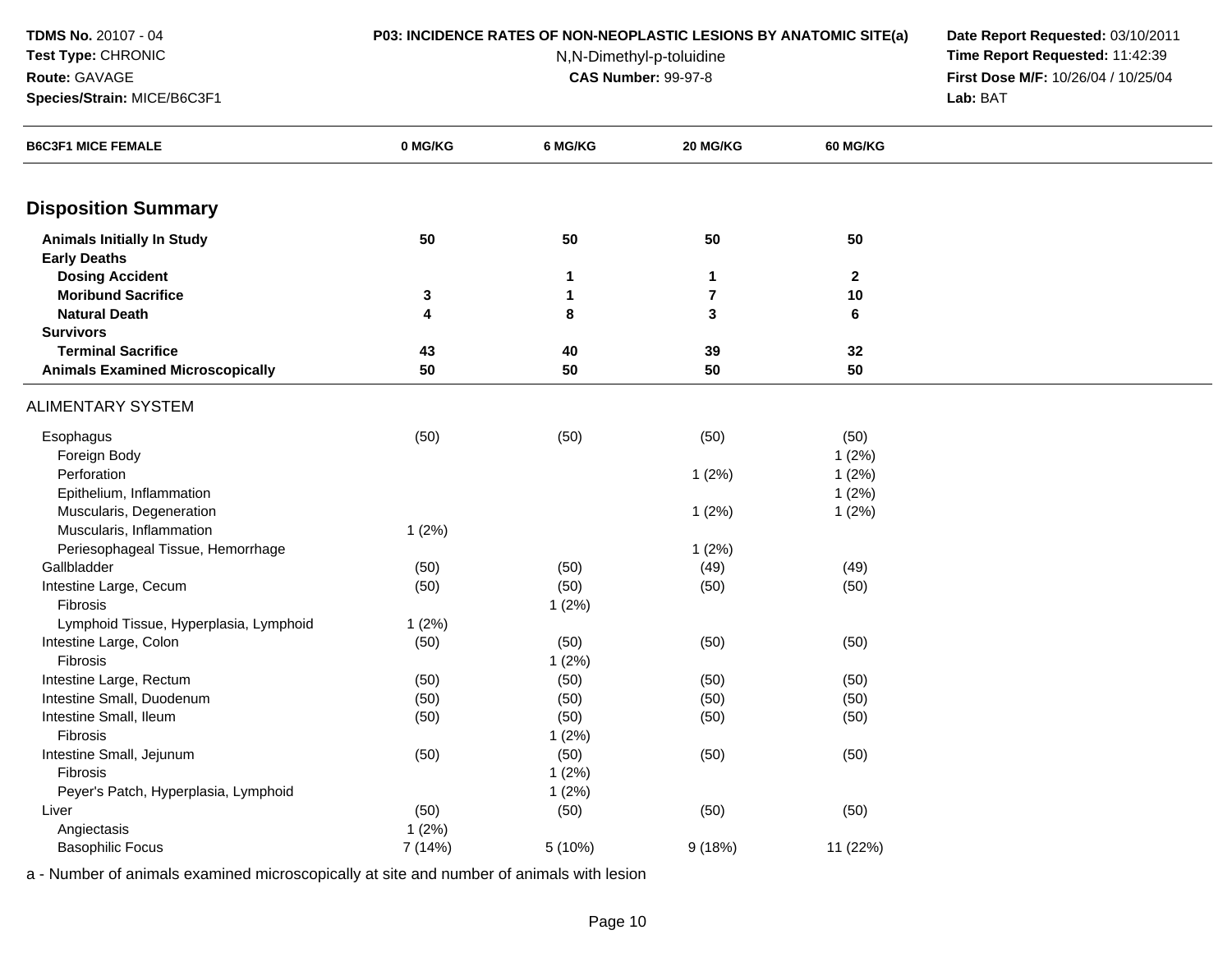# **Test Type:** CHRONIC

## **Route:** GAVAGE

**Species/Strain:** MICE/B6C3F1

## **P03: INCIDENCE RATES OF NON-NEOPLASTIC LESIONS BY ANATOMIC SITE(a) Date Report Requested:** 03/10/2011

N,N-Dimethyl-p-toluidine

 **Time Report Requested:** 11:42:39 **First Dose M/F:** 10/26/04 / 10/25/04<br>Lab: BAT **Lab:** BAT

| <b>B6C3F1 MICE FEMALE</b>            | 0 MG/KG  | 6 MG/KG  | 20 MG/KG | 60 MG/KG |  |
|--------------------------------------|----------|----------|----------|----------|--|
|                                      |          |          |          |          |  |
| Clear Cell Focus                     |          | 2(4%)    | 2(4%)    | 3(6%)    |  |
| <b>Eosinophilic Focus</b>            | 20 (40%) | 18 (36%) | 45 (90%) | 38 (76%) |  |
| Fatty Change                         | 1(2%)    |          |          | 8 (16%)  |  |
| Hematopoietic Cell Proliferation     | 2(4%)    | 4(8%)    | 2(4%)    | 3(6%)    |  |
| Inflammation, Chronic Active         | 39 (78%) | 27 (54%) | 33 (66%) | 35 (70%) |  |
| Mineralization                       |          |          |          | 1(2%)    |  |
| Mixed Cell Focus                     | 3(6%)    | 9(18%)   | 7 (14%)  | 7 (14%)  |  |
| Necrosis                             | 1(2%)    | 8 (16%)  | 4(8%)    | 10 (20%) |  |
| Pigmentation                         | 1(2%)    | 1(2%)    | 1(2%)    | 4(8%)    |  |
| Bile Duct, Cyst                      | 2(4%)    | 1(2%)    | 1(2%)    | 3(6%)    |  |
| Hepatocyte, Hypertrophy              |          | 11 (22%) | 10 (20%) | 17 (34%) |  |
| Kupffer Cell, Hyperplasia            |          | 1(2%)    |          | 1(2%)    |  |
| Oval Cell, Hyperplasia               |          |          |          | 2(4%)    |  |
| Serosa, Fibrosis                     |          | 1(2%)    |          |          |  |
| Serosa, Inflammation, Chronic Active |          | 1(2%)    |          |          |  |
| Mesentery                            | (3)      | (8)      | (9)      | (6)      |  |
| Inflammation, Chronic                |          | 1(13%)   |          |          |  |
| Fat, Necrosis                        | 3 (100%) | 5 (63%)  | 9 (100%) | 6 (100%) |  |
| Pancreas                             | (50)     | (50)     | (50)     | (50)     |  |
| Atrophy                              | 1(2%)    |          | 2(4%)    |          |  |
| Acinus, Hyperplasia                  |          |          |          | 1(2%)    |  |
| Acinus, Necrosis                     |          |          |          | 1(2%)    |  |
| Duct, Cyst                           |          |          | 2(4%)    |          |  |
| Salivary Glands                      | (50)     | (50)     | (50)     | (48)     |  |
| Atrophy                              |          |          |          | 1(2%)    |  |
| Fibrosis                             |          |          |          | 1(2%)    |  |
| Stomach, Forestomach                 | (50)     | (50)     | (50)     | (50)     |  |
| Erosion                              |          | 1(2%)    |          | 2(4%)    |  |
| Fibrosis                             |          | 1(2%)    |          |          |  |
| Inflammation                         | 3(6%)    | 4(8%)    | 7 (14%)  | 16 (32%) |  |
| Necrosis                             | 1(2%)    |          |          |          |  |
| Ulcer                                | 2(4%)    | 2(4%)    | 4(8%)    | 7 (14%)  |  |
| Epithelium, Cyst                     |          | 1(2%)    |          | 1(2%)    |  |
| Epithelium, Hyperplasia              |          | 5 (10%)  | 12 (24%) | 17 (34%) |  |
| Stomach, Glandular                   | 3(6%)    |          |          |          |  |
|                                      | (50)     | (50)     | (50)     | (50)     |  |
| Mineralization                       | 1(2%)    |          |          |          |  |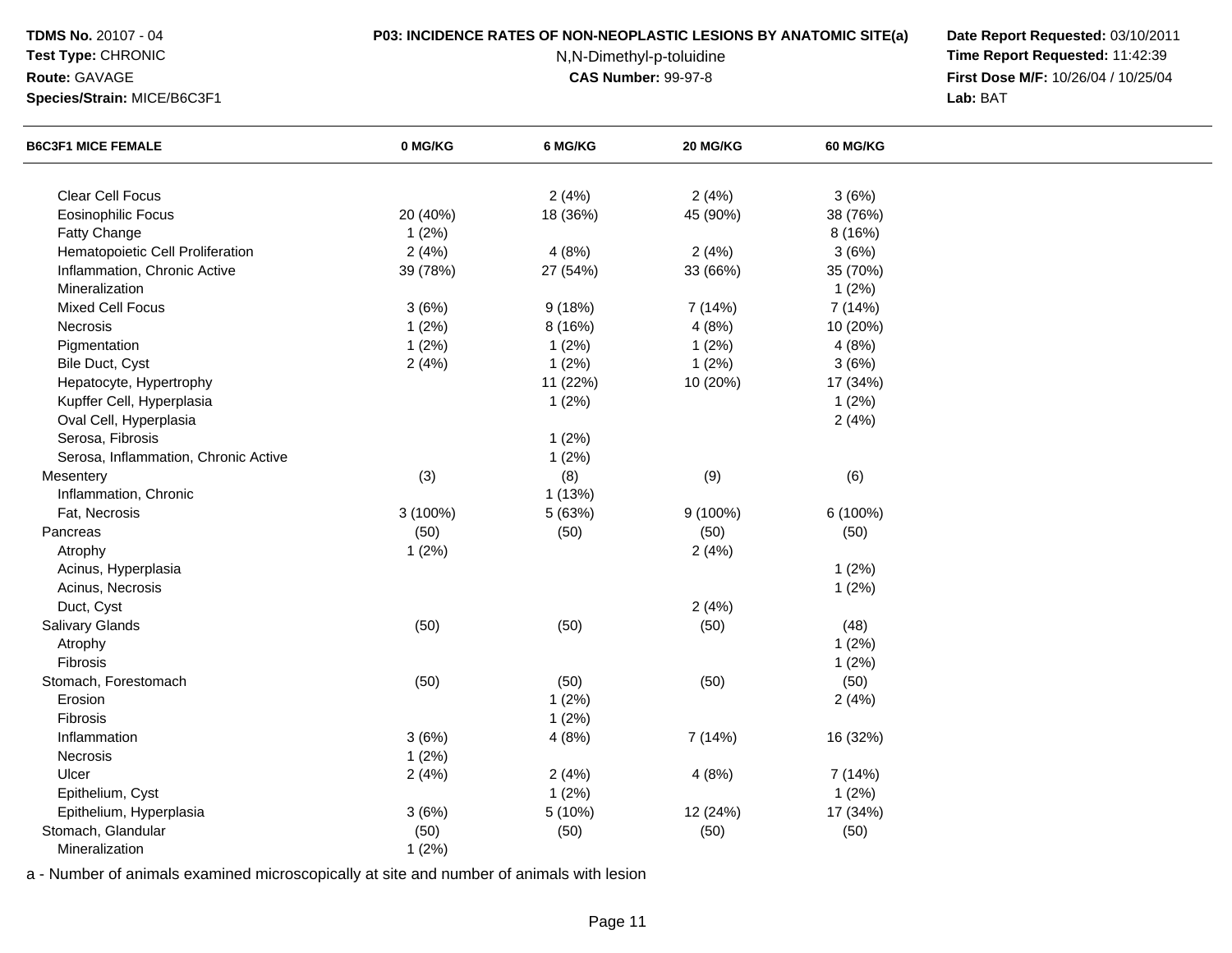| <b>TDMS No. 20107 - 04</b><br>Test Type: CHRONIC                                         | P03: INCIDENCE RATES OF NON-NEOPLASTIC LESIONS BY ANATOMIC SITE(a) | Date Report Requested: 03/10/2011<br>Time Report Requested: 11:42:39 |                                     |                 |          |
|------------------------------------------------------------------------------------------|--------------------------------------------------------------------|----------------------------------------------------------------------|-------------------------------------|-----------------|----------|
| Route: GAVAGE                                                                            |                                                                    |                                                                      | First Dose M/F: 10/26/04 / 10/25/04 |                 |          |
| Species/Strain: MICE/B6C3F1                                                              |                                                                    | <b>CAS Number: 99-97-8</b>                                           |                                     |                 | Lab: BAT |
| <b>B6C3F1 MICE FEMALE</b>                                                                | 0 MG/KG                                                            | 6 MG/KG                                                              | 20 MG/KG                            | <b>60 MG/KG</b> |          |
| Epithelium, Necrosis                                                                     | 1(2%)                                                              |                                                                      |                                     |                 |          |
| Glands, Dysplasia                                                                        |                                                                    |                                                                      |                                     | 1(2%)           |          |
| Tongue                                                                                   | (0)                                                                | (0)                                                                  | (0)                                 | (1)             |          |
| Cyst                                                                                     |                                                                    |                                                                      |                                     | 1 (100%)        |          |
| Tooth                                                                                    | (13)                                                               | (10)                                                                 | (7)                                 | (4)             |          |
| Dysplasia                                                                                | 13 (100%)                                                          | 10 (100%)                                                            | 4 (57%)                             | 4 (100%)        |          |
| Peridontal Tissue, Pulp, Inflammation                                                    | 1(8%)                                                              |                                                                      |                                     |                 |          |
| CARDIOVASCULAR SYSTEM                                                                    |                                                                    |                                                                      |                                     |                 |          |
| <b>Blood Vessel</b>                                                                      | (50)                                                               | (49)                                                                 | (50)                                | (50)            |          |
| <b>Embolus Bacterial</b>                                                                 |                                                                    | 1(2%)                                                                |                                     |                 |          |
| Inflammation                                                                             |                                                                    |                                                                      |                                     | 3(6%)           |          |
| Media, Pulmonary Artery, Hyperplasia                                                     |                                                                    | 1(2%)                                                                |                                     |                 |          |
| Heart                                                                                    | (50)                                                               | (50)                                                                 | (50)                                | (50)            |          |
| Cardiomyopathy                                                                           | 5 (10%)                                                            | 2(4%)                                                                | 4(8%)                               | 2(4%)           |          |
| Inflammation                                                                             |                                                                    |                                                                      |                                     | 1(2%)           |          |
| Mineralization                                                                           | 1(2%)                                                              | 2(4%)                                                                | 1(2%)                               | 5(10%)          |          |
| Necrosis                                                                                 |                                                                    |                                                                      | 2(4%)                               |                 |          |
| Epicardium, Fibrosis                                                                     |                                                                    |                                                                      |                                     | 1(2%)           |          |
| Valve, Thrombosis                                                                        |                                                                    | 1(2%)                                                                | 1(2%)                               |                 |          |
| Ventricle, Thrombosis                                                                    |                                                                    |                                                                      | 1(2%)                               |                 |          |
| <b>ENDOCRINE SYSTEM</b>                                                                  |                                                                    |                                                                      |                                     |                 |          |
| <b>Adrenal Cortex</b>                                                                    | (50)                                                               | (50)                                                                 | (50)                                | (50)            |          |
| Angiectasis                                                                              |                                                                    | 1(2%)                                                                |                                     |                 |          |
| <b>Necrosis</b>                                                                          |                                                                    |                                                                      | 2(4%)                               |                 |          |
| Vacuolization Cytoplasmic                                                                |                                                                    |                                                                      | 1(2%)                               |                 |          |
| Adrenal Medulla                                                                          | (50)                                                               | (50)                                                                 | (50)                                | (50)            |          |
| Hyperplasia                                                                              | 3(6%)                                                              |                                                                      |                                     |                 |          |
| Necrosis                                                                                 |                                                                    |                                                                      | 1(2%)                               |                 |          |
| Islets, Pancreatic                                                                       | (50)                                                               | (50)                                                                 | (50)                                | (50)            |          |
| Hyperplasia                                                                              |                                                                    | 1(2%)                                                                |                                     | 2(4%)           |          |
| Parathyroid Gland                                                                        | (48)                                                               | (38)                                                                 | (38)                                | (34)            |          |
| a - Number of animals examined microscopically at site and number of animals with lesion |                                                                    |                                                                      |                                     |                 |          |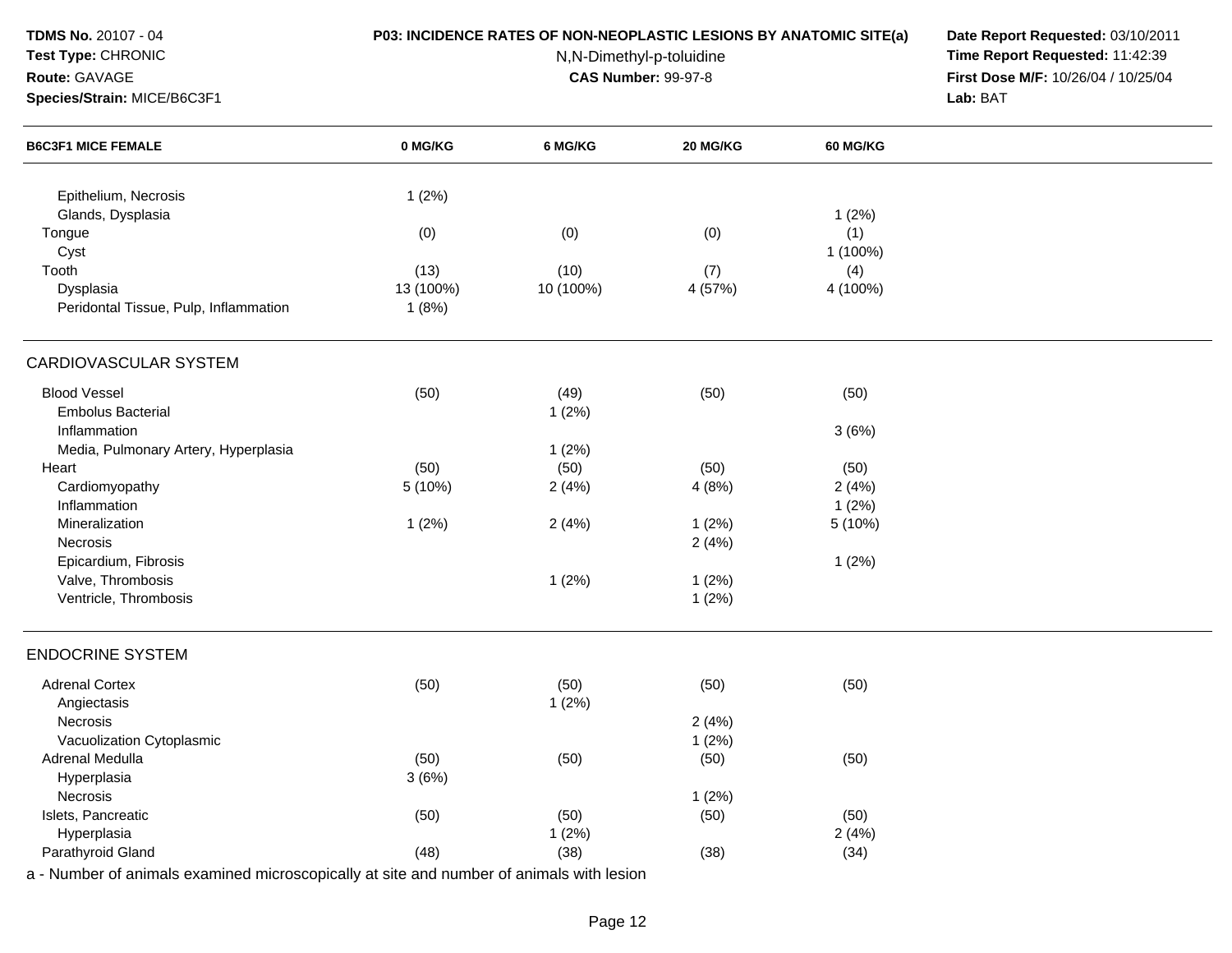# **Test Type:** CHRONIC

**Species/Strain:** MICE/B6C3F1

**Route:** GAVAGE

# **P03: INCIDENCE RATES OF NON-NEOPLASTIC LESIONS BY ANATOMIC SITE(a) Date Report Requested:** 03/10/2011

N,N-Dimethyl-p-toluidine

 **Time Report Requested:** 11:42:39 **First Dose M/F:** 10/26/04 / 10/25/04 Lab: BAT

| <b>Species/Strain: MICE/B6C3F1</b> |          | Lab: BAT |          |          |  |
|------------------------------------|----------|----------|----------|----------|--|
| <b>B6C3F1 MICE FEMALE</b>          | 0 MG/KG  | 6 MG/KG  | 20 MG/KG | 60 MG/KG |  |
| <b>Pituitary Gland</b>             | (48)     | (50)     | (50)     | (49)     |  |
| Pars Distalis, Angiectasis         |          |          |          | 1(2%)    |  |
| Pars Distalis, Hyperplasia         | 5 (10%)  | 3(6%)    | 3(6%)    | 3(6%)    |  |
| Pars Intermedia, Hyperplasia       | 1(2%)    | 1(2%)    | 1(2%)    | 2(4%)    |  |
| <b>Thyroid Gland</b>               | (50)     | (50)     | (50)     | (50)     |  |
| Atrophy                            |          | 2(4%)    |          |          |  |
| Inflammation                       |          | 1(2%)    | 1(2%)    |          |  |
| Follicle, Degeneration             |          |          | 1(2%)    |          |  |
| Follicular Cell, Hyperplasia       |          | 1(2%)    |          |          |  |
| Follicular Cell, Hypertrophy       |          |          | 1(2%)    |          |  |
| <b>GENERAL BODY SYSTEM</b>         |          |          |          |          |  |
| None                               |          |          |          |          |  |
| <b>GENITAL SYSTEM</b>              |          |          |          |          |  |
| <b>Clitoral Gland</b>              | (50)     | (50)     | (50)     | (49)     |  |
| Ovary                              | (50)     | (49)     | (50)     | (50)     |  |
| Angiectasis                        | 2(4%)    |          | 1(2%)    | 1(2%)    |  |
| Atrophy                            | 40 (80%) | 43 (88%) | 40 (80%) | 45 (90%) |  |
| Cyst                               | 4(8%)    | 6 (12%)  | 4(8%)    | 2(4%)    |  |
| Hemorrhage                         | 2(4%)    |          | 1(2%)    |          |  |
| Inflammation                       |          | 2(4%)    |          |          |  |
| Thrombosis                         | 2(4%)    |          |          | 3(6%)    |  |
| Oviduct                            | (0)      | (1)      | (0)      | (0)      |  |
| <b>Uterus</b>                      | (50)     | (50)     | (50)     | (50)     |  |
| Angiectasis                        | 2(4%)    | 2(4%)    | 1(2%)    |          |  |
| Atrophy                            |          |          |          | 1(2%)    |  |
| Dilatation                         | 13 (26%) | 13 (26%) | 6(12%)   | 10 (20%) |  |
| Inflammation                       | 1(2%)    | 3(6%)    | 2(4%)    |          |  |
| Thrombosis                         |          | 1(2%)    | 1(2%)    |          |  |
| Endometrium, Hyperplasia, Cystic   | 25 (50%) | 17 (34%) | 11 (22%) | 9(18%)   |  |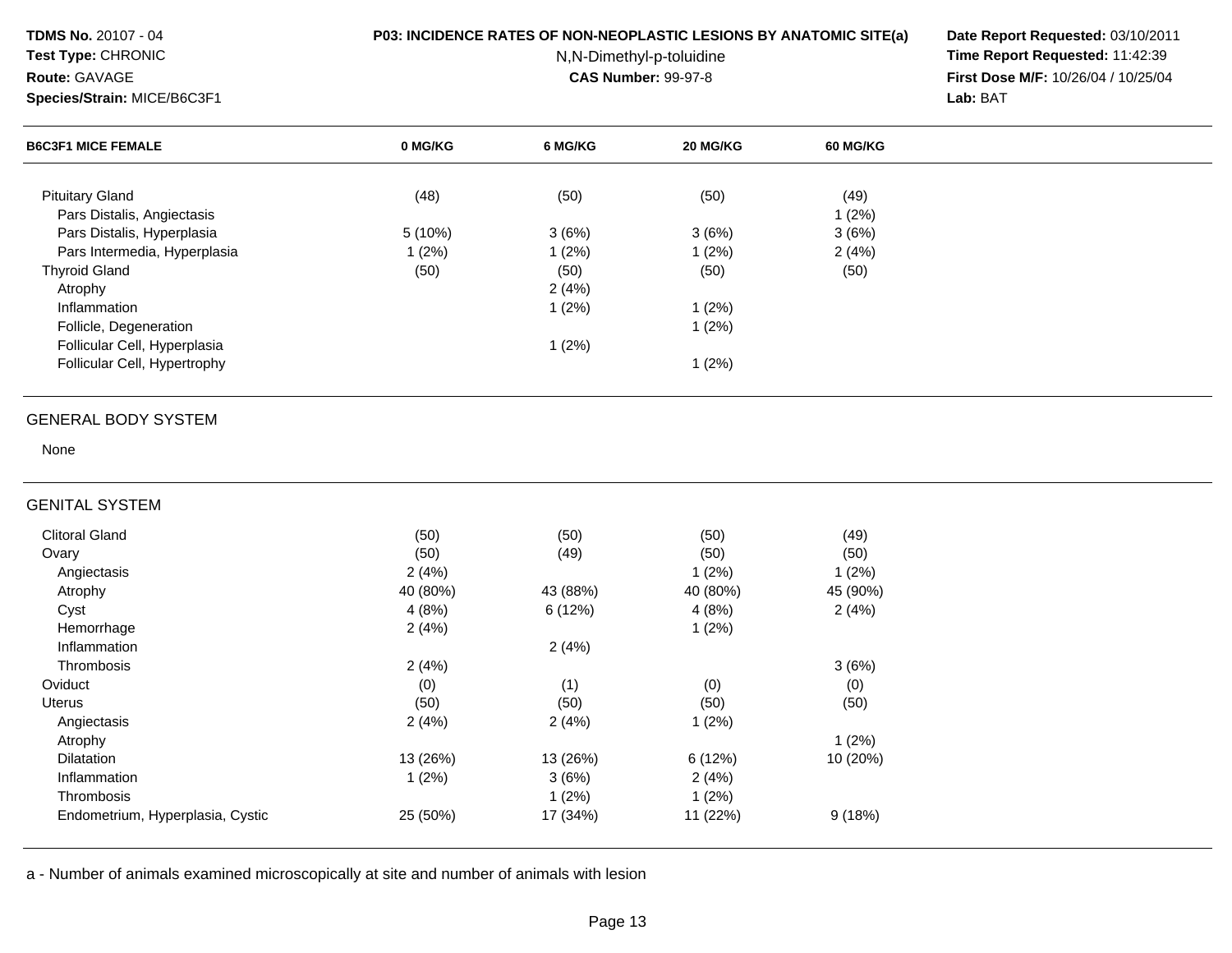# **Test Type:** CHRONIC

# **Route:** GAVAGE

**Species/Strain:** MICE/B6C3F1

## **P03: INCIDENCE RATES OF NON-NEOPLASTIC LESIONS BY ANATOMIC SITE(a) Date Report Requested:** 03/10/2011

N,N-Dimethyl-p-toluidine

 **Time Report Requested:** 11:42:39 **First Dose M/F:** 10/26/04 / 10/25/04 Lab: BAT **Lab:** BAT

| <b>B6C3F1 MICE FEMALE</b>          | 0 MG/KG  | 6 MG/KG  | 20 MG/KG | <b>60 MG/KG</b> |  |
|------------------------------------|----------|----------|----------|-----------------|--|
|                                    |          |          |          |                 |  |
| <b>HEMATOPOIETIC SYSTEM</b>        |          |          |          |                 |  |
| <b>Bone Marrow</b>                 | (50)     | (50)     | (50)     | (49)            |  |
| Atrophy                            | 1(2%)    | 2(4%)    | 2(4%)    | 3(6%)           |  |
| Hyperplasia                        | 5 (10%)  | 14 (28%) | 15 (30%) | 14 (29%)        |  |
| Lymph Node                         | (7)      | (3)      | (5)      | (4)             |  |
| Lumbar, Hemorrhage                 |          |          |          | 1(25%)          |  |
| Mediastinal, Hyperplasia, Lymphoid |          |          | 1(20%)   |                 |  |
| Renal, Ectasia                     | 2 (29%)  |          |          |                 |  |
| Renal, Hemorrhage                  |          | 1(33%)   |          |                 |  |
| Lymph Node, Mandibular             | (50)     | (50)     | (50)     | (48)            |  |
| Atrophy                            | 1(2%)    | 4(8%)    | 5(10%)   | 5(10%)          |  |
| Hyperplasia, Lymphoid              | 3(6%)    | 5(10%)   |          | 3(6%)           |  |
| Hyperplasia, Plasma Cell           |          | 1(2%)    |          |                 |  |
| Lymph Node, Mesenteric             | (49)     | (49)     | (49)     | (50)            |  |
| Angiectasis                        | 1(2%)    |          |          |                 |  |
| Atrophy                            | 1(2%)    | 5(10%)   | 5(10%)   | 12 (24%)        |  |
| Hyperplasia, Lymphoid              | 7 (14%)  | 3(6%)    | 1(2%)    |                 |  |
| Infiltration Cellular, Plasma Cell |          |          | 1(2%)    |                 |  |
| Inflammation, Granulomatous        |          |          |          | 1(2%)           |  |
| Necrosis                           |          |          |          | 1(2%)           |  |
| Spleen                             | (49)     | (49)     | (49)     | (50)            |  |
| Atrophy                            | 3(6%)    | 8 (16%)  | 1(2%)    | 6(12%)          |  |
| Hematopoietic Cell Proliferation   | 18 (37%) | 23 (47%) | 24 (49%) | 21 (42%)        |  |
| Hyperplasia, Lymphoid              | 14 (29%) | 15 (31%) | 12 (24%) | 15 (30%)        |  |
| Infarct                            |          | 1(2%)    |          |                 |  |
| Infiltration Cellular, Plasma Cell | 1(2%)    |          |          |                 |  |
| Pigmentation                       | 37 (76%) | 39 (80%) | 33 (67%) | 43 (86%)        |  |
| Capsule, Fibrosis                  |          | 1(2%)    |          |                 |  |
| Red Pulp, Atrophy                  |          |          |          | 5(10%)          |  |
| Thymus                             | (50)     | (50)     | (48)     | (48)            |  |
| Atrophy                            | 46 (92%) | 46 (92%) | 39 (81%) | 43 (90%)        |  |
| Hyperplasia, Histiocytic           |          | 1(2%)    |          |                 |  |
| Hyperplasia, Lymphoid              | 3(6%)    |          |          |                 |  |
|                                    |          |          |          |                 |  |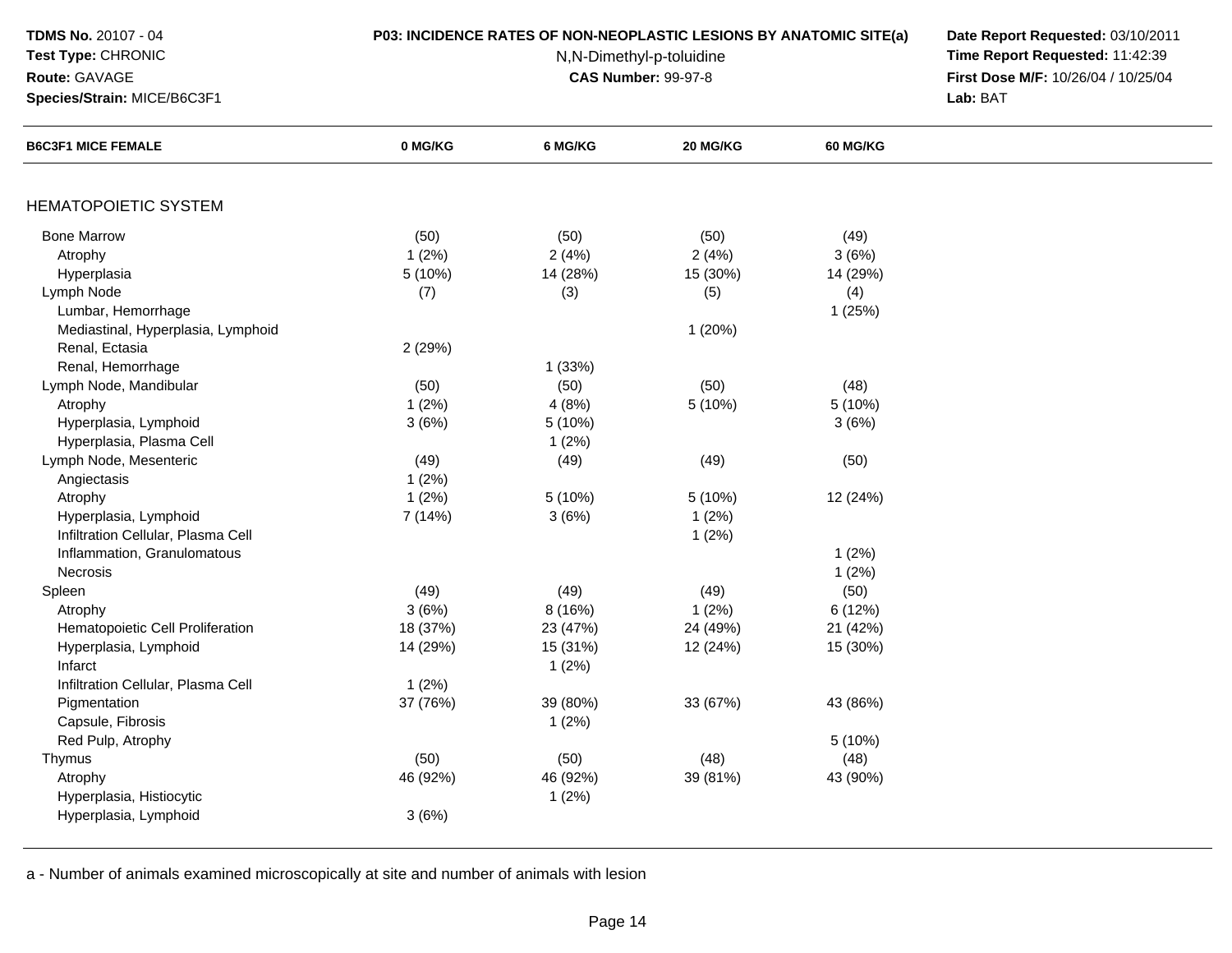## **Test Type:** CHRONIC

**Species/Strain:** MICE/B6C3F1

**Route:** GAVAGE

# **P03: INCIDENCE RATES OF NON-NEOPLASTIC LESIONS BY ANATOMIC SITE(a) Date Report Requested:** 03/10/2011

N,N-Dimethyl-p-toluidine

 **Time Report Requested:** 11:42:39 **First Dose M/F:** 10/26/04 / 10/25/04 Lab: BAT **Lab:** BAT

| <b>B6C3F1 MICE FEMALE</b>    | 0 MG/KG | 6 MG/KG | 20 MG/KG | 60 MG/KG |  |
|------------------------------|---------|---------|----------|----------|--|
|                              |         |         |          |          |  |
| <b>INTEGUMENTARY SYSTEM</b>  |         |         |          |          |  |
| Mammary Gland                | (50)    | (50)    | (50)     | (50)     |  |
| Skin                         | (50)    | (50)    | (50)     | (50)     |  |
| Hemorrhage                   |         |         | 1(2%)    |          |  |
| Inflammation                 | 1(2%)   | 2(4%)   |          | 1(2%)    |  |
| Ulcer                        |         | 2(4%)   | 2(4%)    | 1(2%)    |  |
| Dermis, Fibrosis             |         | 1(2%)   | 1(2%)    |          |  |
| Epidermis, Hyperplasia       | 1(2%)   |         | 2(4%)    |          |  |
| Sebaceous Gland, Hyperplasia |         |         | 1(2%)    |          |  |
| MUSCULOSKELETAL SYSTEM       |         |         |          |          |  |
| Bone                         | (50)    | (50)    | (50)     | (50)     |  |
| Fibro-Osseous Lesion         | 3(6%)   | 5 (10%) | 6 (12%)  | 11 (22%) |  |
| Fracture                     |         |         |          | 1(2%)    |  |
| Osteopetrosis                | 1(2%)   | 1(2%)   |          | 1(2%)    |  |
| <b>Skeletal Muscle</b>       | (0)     | (2)     | (1)      | (2)      |  |
| Inflammation                 |         | 1 (50%) |          |          |  |
| NERVOUS SYSTEM               |         |         |          |          |  |
| <b>Brain</b>                 | (50)    | (50)    | (50)     | (49)     |  |
| Necrosis                     | 1(2%)   |         | 1(2%)    |          |  |
| Olfactory Lobe, Atrophy      |         |         |          | 8 (16%)  |  |
| Peripheral Nerve             | (0)     | (0)     | (1)      | (0)      |  |
| Spinal Cord                  | (0)     | (0)     | (1)      | (0)      |  |
| <b>RESPIRATORY SYSTEM</b>    |         |         |          |          |  |
| Lung                         | (50)    | (50)    | (50)     | (50)     |  |
| Foreign Body                 |         | 1(2%)   |          | 2(4%)    |  |
| Hemorrhage                   |         |         | 1(2%)    |          |  |
| Inflammation                 |         | 2(4%)   |          | 2(4%)    |  |
|                              |         |         |          |          |  |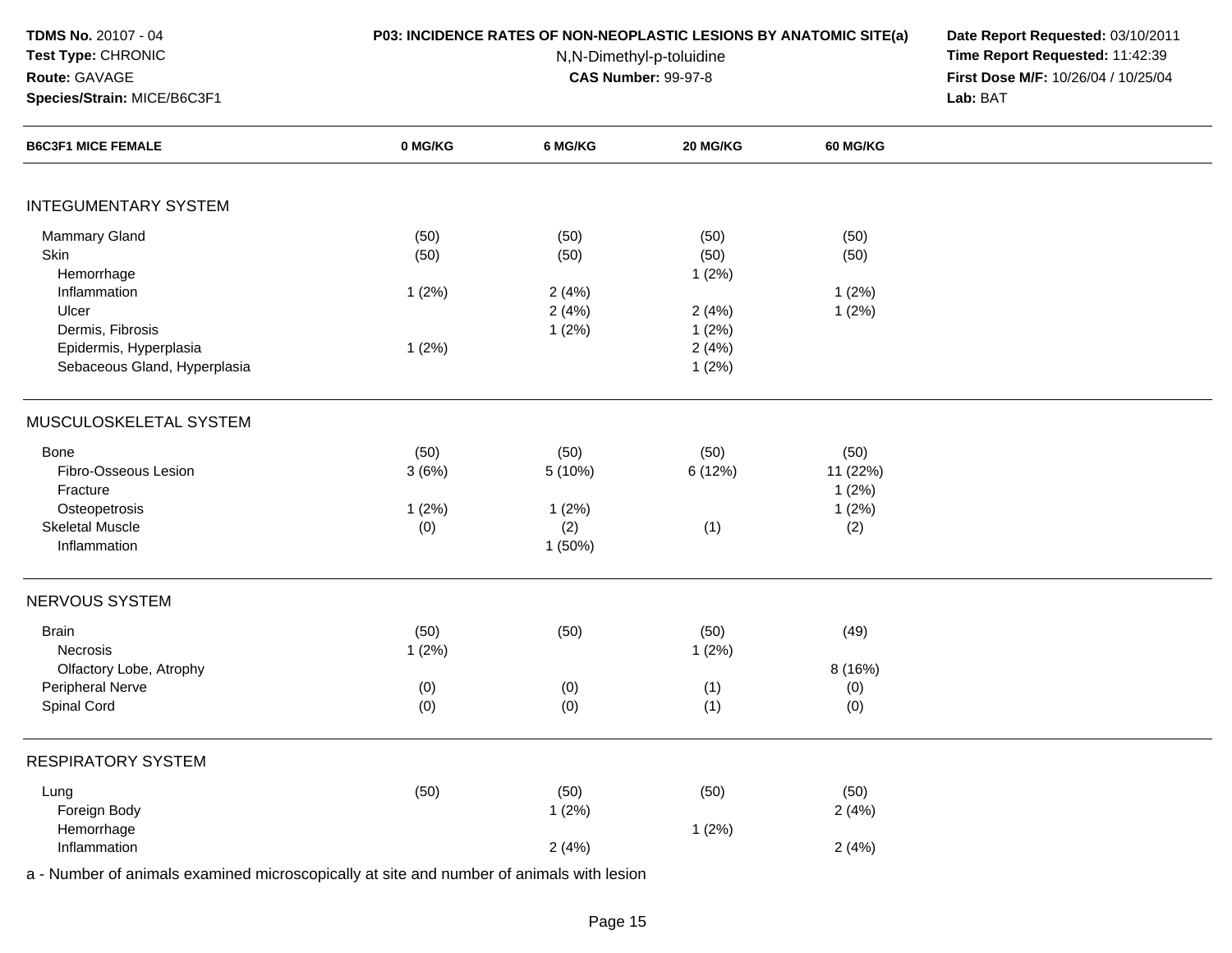# **Test Type:** CHRONIC

### **Route:** GAVAGE

**Species/Strain:** MICE/B6C3F1

## **P03: INCIDENCE RATES OF NON-NEOPLASTIC LESIONS BY ANATOMIC SITE(a) Date Report Requested:** 03/10/2011

N,N-Dimethyl-p-toluidine

 **Time Report Requested:** 11:42:39 **First Dose M/F:** 10/26/04 / 10/25/04<br>Lab: BAT **Lab:** BAT

| <b>B6C3F1 MICE FEMALE</b>                                                       | 0 MG/KG        | 6 MG/KG  | 20 MG/KG | <b>60 MG/KG</b>  |  |
|---------------------------------------------------------------------------------|----------------|----------|----------|------------------|--|
|                                                                                 |                |          |          |                  |  |
| Alveolar Epithelium, Hyperplasia<br>Alveolus, Infiltration Cellular, Histiocyte | 2(4%)<br>1(2%) | 3(6%)    | 8(16%)   | 2(4%)<br>7 (14%) |  |
| Bronchiole, Epithelium, Necrosis                                                |                |          |          | 1(2%)            |  |
| Bronchiole, Epithelium, Regeneration                                            |                |          |          | 5 (10%)          |  |
| Bronchus, Necrosis                                                              |                |          |          | 5 (10%)          |  |
| Bronchus, Epithelium, Regeneration                                              |                |          |          | 5 (10%)          |  |
| Nose                                                                            | (50)           | (49)     | (50)     | (50)             |  |
| Inflammation                                                                    | 3(6%)          | 7(14%)   | 3(6%)    | 32 (64%)         |  |
| Glands, Lateral Wall, Dilatation                                                |                |          |          | 2(4%)            |  |
| Glands, Olfactory Epithelium, Dilatation                                        | 13 (26%)       | 14 (29%) | 20 (40%) | 46 (92%)         |  |
| Glands, Olfactory Epithelium, Hyperplasia                                       | 2(4%)          | 14 (29%) | 14 (28%) | 50 (100%)        |  |
| Glands, Olfactory Epithelium, Metaplasia,                                       | 2(4%)          | 5(10%)   | 7(14%)   | 44 (88%)         |  |
| Respiratory                                                                     |                |          |          |                  |  |
| Glands, Respiratory Epithelium, Dilatation                                      | 10 (20%)       | 17 (35%) | 15 (30%) | 33 (66%)         |  |
| Glands, Respiratory Epithelium, Hyperplasia                                     |                | 2(4%)    | 12 (24%) | 13 (26%)         |  |
| Glands, Respiratory Epithelium, Metaplasia,<br>Respiratory                      |                |          | 10 (20%) | 10 (20%)         |  |
| Nasolacrimal Duct, Hyperplasia, Regenerative                                    |                |          |          | 4(8%)            |  |
| Nerve, Atrophy                                                                  |                |          |          | 41 (82%)         |  |
| Olfactory Epithelium, Accumulation, Hyaline<br>Droplet                          | 2(4%)          | 5(10%)   | 8(16%)   | 15 (30%)         |  |
| Olfactory Epithelium, Degeneration                                              |                |          |          | 1(2%)            |  |
| Olfactory Epithelium, Metaplasia, Respiratory                                   | 1(2%)          | 6(12%)   | 14 (28%) | 46 (92%)         |  |
| Olfactory Epithelium, Necrosis                                                  |                |          | 3(6%)    | 6 (12%)          |  |
| Respiratory Epithelium, Accumulation, Hyaline<br><b>Droplet</b>                 | 33 (66%)       | 34 (69%) | 39 (78%) | 36 (72%)         |  |
| Respiratory Epithelium, Hyperplasia                                             | 11 (22%)       | 15 (31%) | 11 (22%) | 30 (60%)         |  |
| Respiratory Epithelium, Hyperplasia,<br>Regenerative                            |                |          |          | 3(6%)            |  |
| Respiratory Epithelium, Necrosis                                                |                |          |          | 5 (10%)          |  |
| Transitional Epithelium, Hyperplasia,<br>Regenerative                           |                |          |          | 1(2%)            |  |
| Transitional Epithelium, Necrosis                                               |                |          |          | 2(4%)            |  |
| Vomeronasal Organ, Necrosis                                                     |                |          |          | 4(8%)            |  |
| Trachea                                                                         | (50)           | (50)     | (50)     | (50)             |  |
| Inflammation                                                                    |                |          |          | 1(2%)            |  |
| Glands, Hyperplasia                                                             |                |          |          | 1(2%)            |  |